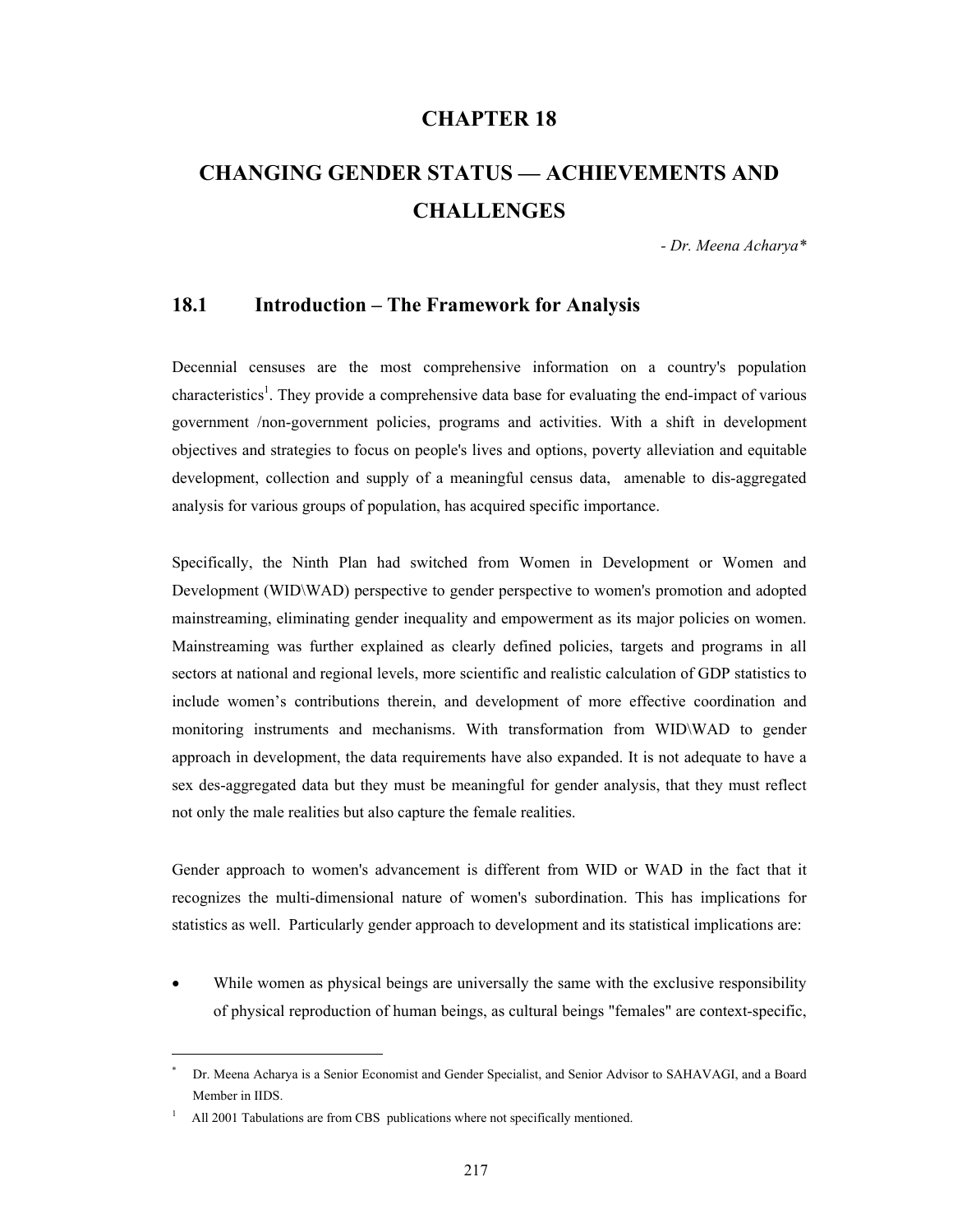changing with time and context. Accordingly for the statistics to be realistic, they must take account of the specific context.

• Patriarchy is an overwhelming ideology which pervades all aspects of social existence. Women's subordination is all round - economic, social, religious, cultural, political and ideological, each of which reinforce each other. Therefore the efforts to liberate women from the oppressive gender relations must be all round. This means the statistics also must reflect the multi-dimensional nature of women's existence in relation to men.

Much improvement was needed in both census used definitions and data collection methodology in the above context. The Nepal Census 2001, was specially important in this aspect, because specific efforts were made to improve the definitions of economic/non-economic activities as per ILO standards, define the household heads more precisely as also to incorporate new questions specifically relevant for women and children, such as their living arrangements, asset ownership, engagement in household level enterprises, causes of migration etc. The following sections present a picture of the changing gender status, primarily on the basis of census data.

# **18.2 Overall Indicators of Gender Status**

Human Development Index (HDI), is a combined indicator of per capita income, life expectancy and educational attainment. As per the overall HDI, Nepal has made substantial progress, by 171 points in the last two decades. This gain was slightly faster during the 1980s than during the 1990s. In a comparative analysis women's life expectancy seems to indicate progress towards gender equity. The achievement in the educational fields has been greater for women than for men. Gender Development Index comparing male and female attainments show that female/ male disparities have been reduced faster than the overall gains, during the 1990s ( Table 18.1). Still women are behind by 20 points.

Moreover, these achievements however, are not distributed equally as between the urban/rural population. Neither are all development and ecological regions prospering with equal speed. In less development regions gender disparity in these indicators are higher, but no vital statistics are available as yet for further analysis.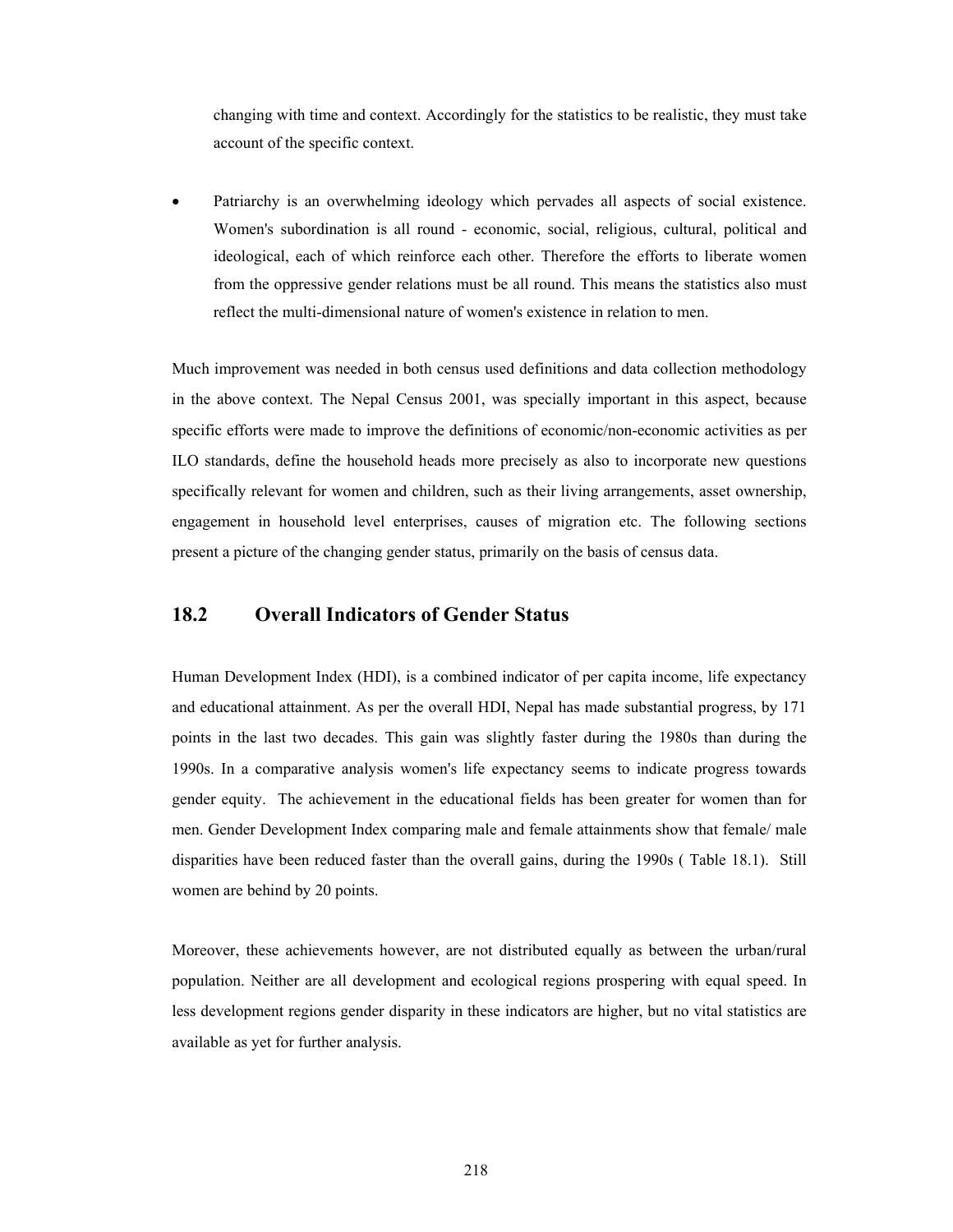| <b>Indicators\Years</b>                         | 1981  | 1991  | 2001  |
|-------------------------------------------------|-------|-------|-------|
| HDI Index                                       | 0.328 | 0.416 | 0.499 |
| GDI Index                                       |       | 0.312 | 0.479 |
| Per Capita Purchasing Power Parity Ratio PPP \$ |       |       |       |
| ---Male                                         |       |       | 1734  |
| ---Female                                       |       | ---   | 867   |
| Life Expectancy at Birth (Years)                |       |       |       |
| ---Male                                         | 50.9. | 55.0  | 60.1  |
| ---Female                                       | 48.1  | 53.5  | 60.7  |
| <b>Adult Literacy (15 Years+)</b>               |       |       |       |
| ---Male                                         | 20.6  | 38    | 62.2  |
| ---Female                                       | 9.2   | 13    | 34.6  |
| <b>Economically Active (15 Years+)</b>          |       |       |       |
| --- Male                                        | 87.7  | 79.8  | 81.7  |
| --- Female                                      | 45.7  | 48.7  | 60.4  |

**Table 18.1: Overall indicators of gender status, (1981- 2001)** 

Sources : HDR, 1995, and 2003; Population Census Reports for 1991 and 2001 (Vol, II Table 25).

#### **18.3 Sex Ratio and the Health Status**

Sex composition of a country as reflected in the sex ratio (men per 100 women) is one of most important indicator of women's status in a society. It reflects overall survival chances of women in relation to men, as also differential rates of male/female immigration and out migration. If a society discriminates against female population severely in relation to men in fulfillment of their basic physical needs or even has a high preference for male child, there will be more surviving men than women at a particular moment of time. By nature there should be more women than men, because female of the species have greater survival chances. In Nepal sex-ratio was changing in favor of women in the eighties, indicating women's improving access to services and survival chances. It has slightly increased during the nineties (Table 18.2).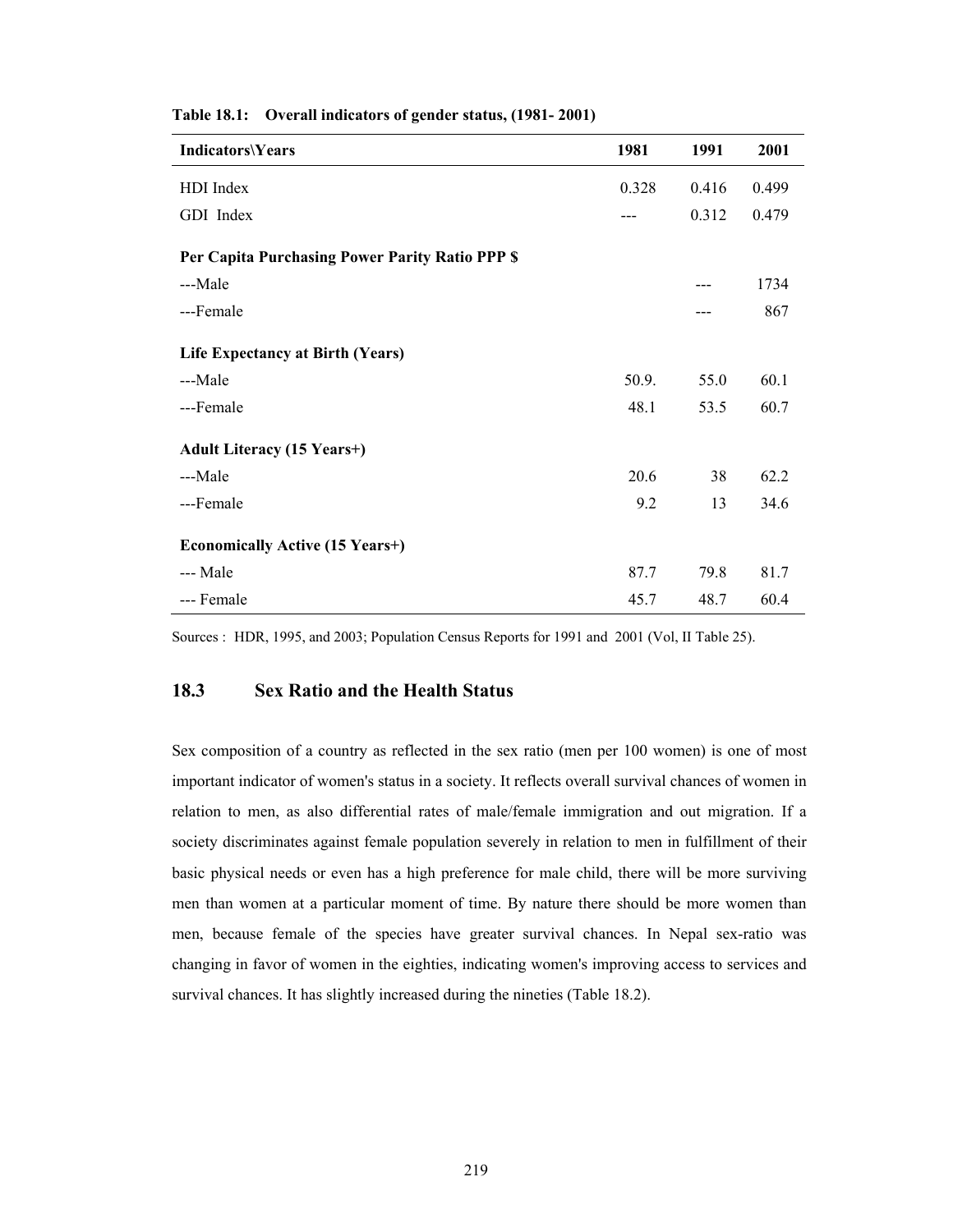| <b>Age Group</b> | 1981  | 1991  | 2001  |
|------------------|-------|-------|-------|
| $0 - 4$          | 105.9 | 102.6 | 102.7 |
| $5-9$            | 104.1 | 103.9 | 103.5 |
| $10 - 14$        | 116.7 | 108.3 | 105.9 |
| $5 - 14$         | 108.1 | 104.7 | 104.0 |
| $15-19$          | 110.0 | 96.0  | 98.6  |
| $20 - 24$        | 91.2  | 85.1  | 88.5  |
| $25 - 29$        | 96.4  | 89.3  | 90.8  |
| 30-34            | 92.3  | 91.8  | 95.1  |
| 35-39            | 107.1 | 101.0 | 98.8  |
| 40-44            | 100.2 | 94.7  | 98.5  |
| 15-44            | 99.1  | 92.3  | 94.6  |
| 45-49            | 113.9 | 104.0 | 103.5 |
| 50-54            | 115.2 | 105.6 | 105.2 |
| 55-59            | 119.3 | 115.8 | 112.4 |
| 60-64            | 109.0 | 99.7  | 101.4 |
| 65-69            | 115.8 | 110.1 | 102.6 |
| 70-74            | 112.9 | 105.0 | 107.2 |
| $45 - 74$        | 114.3 | 106.3 | 105.8 |
| $75+$            | 108.4 | 97.4  | 96.2  |
| <b>Total</b>     | 105.0 | 99.5  | 99.8  |

**Table 18.2 : Age specific sex ratio, (1981- 2001) (males per 100 female).** 

Source : Population Census 1981,1991 and 2001, CBS

The decline in child mortality ratio seems to have increased survival chances for the female babies up to age four faster than for male babies during the eighties. During the nineties this trend has been some what reversed. For the 5-9 age group population also the improvement in the sex ratio for females is only very slight, indicating continuing sex discrimination for this age group of girls. With equal access to survival chances this ratio should equalize by the age of 12. But there are still almost 106 boys to each 100 girls in 10-14 age group. The impact of expanding health facilities seems to have been more substantial on girl's survival chances during the eighties than during the nineties, although Nepal's health facilities have improved continuously during the eighties and the nineties.

A significant decline in MMR during the seventies from 850 to 539 in the eighties clearly had an impact on changing the sex ratio in favor of women in 1991. However, such improvement is not visible during the nineties; the sex ratio has slightly increased.

The number of men per 100 women is lowest in the 15 - 44 age group of population. This is the reproductive age, when most of the deaths due to high MMR occur, which should have increased the number of men per women. The data indicate opposite trend. This must be due to out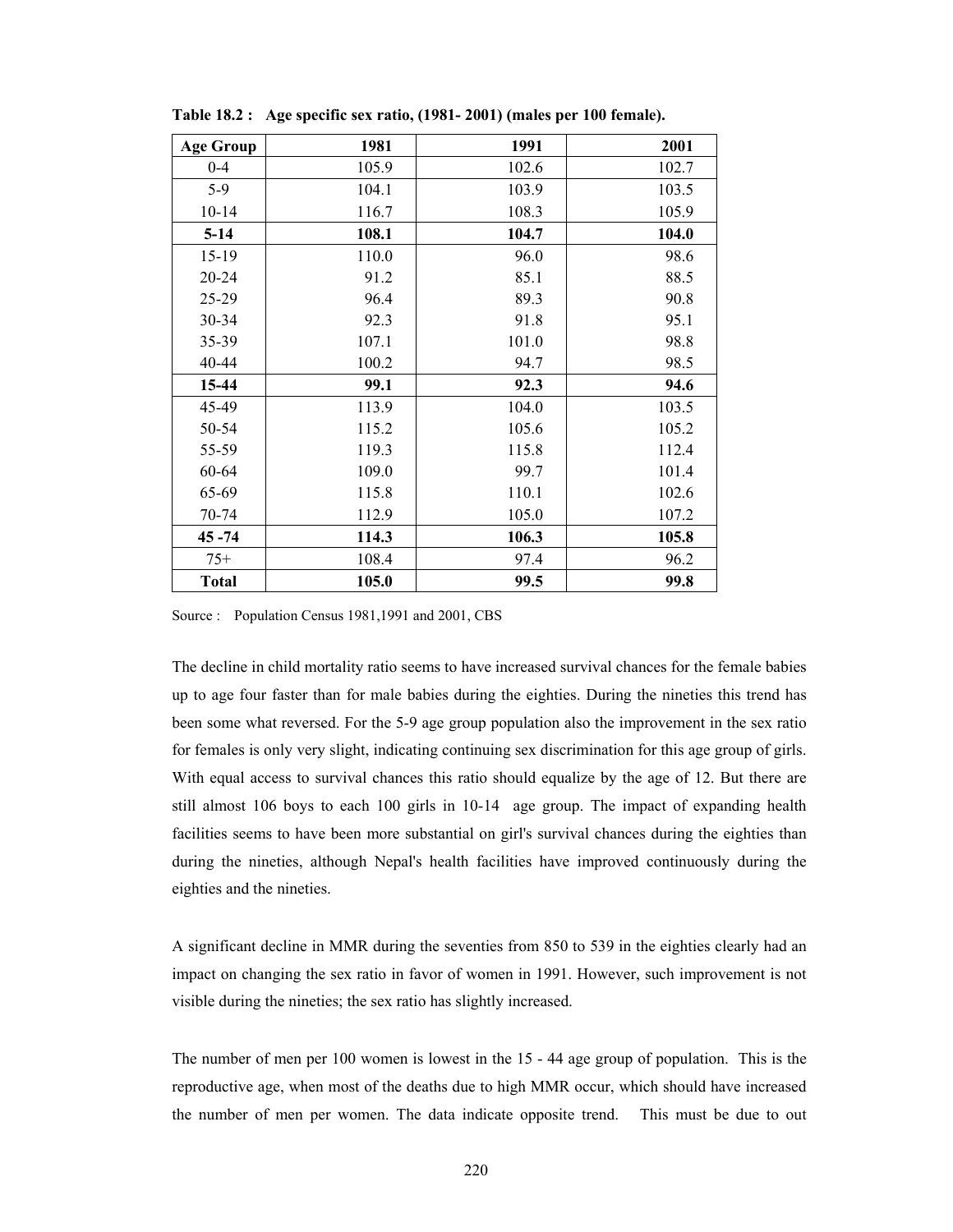migration. Proportion of men in the population starts to increase from the 45-49 age group, by which time migrants may be expected to return. In the 45 -74, age group there are almost 106 men per 100 women. This indicates the continuing neglect of women's health. For population of 75 and above, this ratio declines drastically, indicating higher death rate for older men.

Regional level sex-ratios, in addition to external migration also capture the internal migratory patterns. Table 18.3 below shows higher proportion of men in the Terai areas. This could indicate both greater discrimination against females in Terai areas as also male migration from the hill and mountain areas to Terai plains. As to the development regions, the three western regions seem to have larger male migration to the central and eastern part of the country or to other countries. These issues need further in-depth investigation.

| <b>Ecological Zone\Year</b> | 1981   | 1991   | 2001   |
|-----------------------------|--------|--------|--------|
| Mountain                    | 104.71 | 98.43  | 98.39  |
| Hill                        | 102.14 | 95.34  | 95.84  |
| Terai                       | 108.33 | 103.85 | 103.77 |
| <b>Development Regions</b>  |        |        |        |
| Eastern                     | 105    | 100    | 100    |
| Central                     | 107    | 104    | 105    |
| Western                     | 103    | 93     | 93     |
| Mid Western                 | 103    | 99     | 99     |
| Far-Western                 | 105    | 96     | 98     |
| <b>Nepal</b>                | 105.02 | 99.47  | 99.80  |
| Rural                       | 104.30 | 98.61  | 98.8   |
| Urban                       | 115.24 | 108.39 | 106.4  |

**Table 18.3: Sex ratios of population by ecological zones and development regions (males per 100 females, 1981-2001)** 

Urban rural sex ratios also show higher number of men per hundred women in urban areas inspite of the better health facilities in urban areas, which must have a dampening effect on MMR. These figures therefore, could be interpreted as indicating the pressure of migration from rural areas to urban areas from within the country and pressure of in-migration of men from the neighboring countries to Nepal's urban areas.

The vital statistics, such as crude birth and death rates, infant mortality rates and total fertility rates have declined (Table 18.4). Access to social services in terms of schools and health posts and hospital beds has increased significantly.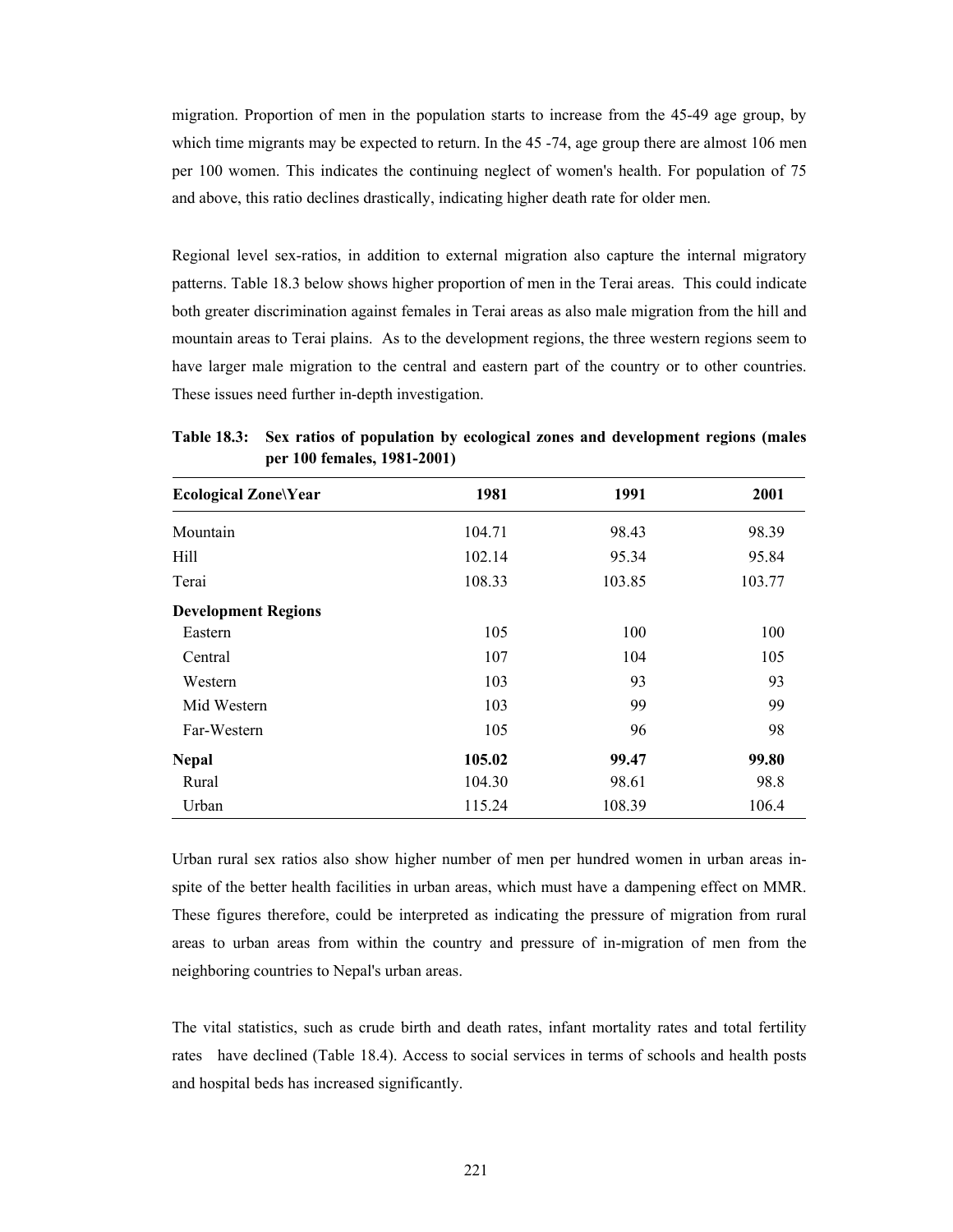| <b>Indicators\Years</b>                            | 1981 | 1991 | 2001 |
|----------------------------------------------------|------|------|------|
| Maternal Mortality Rate (MMR) per 100,000 Delivery | 850  | 539  |      |
| Crude Death Rate (CDR) per 1000 Population         | 17.1 | 133  | 10.0 |
| Infant Mortality Rate (IMR) per 1000 Live Births   | 117  | 97   | 644  |
| TFR (15-49 ages, 1995-2000 period) (Number)        | 5.6  | 5.1  | 4.1  |

**Table 18.4 : Selected vital statistics, (1981- 2001).** 

Sources : (1) Population Census, 2001; (2) HDR, 2003 (3) Population Monograph, CBS 1995, 1987.

## **18.4 Marriage and Fertility**

Marriage is compulsory for all men and women in Nepal. For women besides the social need to produce progeny, marriage is also seen as a primary means of livelihood for women in all most all communities (Acharya and Bennett, 1981; Gurung, 1999). This results in high proportion of married population. Even in 2001, ninety-four percent of the women and 81 percent of the men were married before they reached the age of thirty. Nearly two percent of the 10-14 year girls and 33 percent of 15-19 girls were already married.

|                  |      | Male |      |      | Female |      |
|------------------|------|------|------|------|--------|------|
| <b>Age Group</b> | 1981 | 1991 | 2001 | 1981 | 1991   | 2001 |
| $10 - 14$        | 14.9 | 4.2  | 0.8  | 14.3 | 7.4    | 1.8  |
| $15-19$          | 25.9 | 19.9 | 11.8 | 50.8 | 46.3   | 33.5 |
| $20 - 24$        | 59.2 | 61.3 | 48.0 | 86.9 | 86.1   | 78.5 |
| $25 - 29$        | 80.5 | 86.9 | 81.5 | 94.7 | 95.7   | 94.2 |
| $30 - 34$        | 87.6 | 94.5 | 93.9 | 96.9 | 97.7   | 97.1 |
| 35-39            | 91.1 | 97.0 | 96.8 | 97.4 | 98.4   | 98.0 |
| $40 - 44$        | 92.0 | 97.6 | 97.4 | 97.5 | 98.7   | 98.1 |
| 45-49            | 92.6 | 98.1 | 97.8 | 97.1 | 98.8   | 98.3 |
| 50-54            | 93.1 | 98.2 | 97.9 | 96.4 | 98.5   | 97.5 |
| 55-59            | 93.0 | 98.3 | 98.1 | 95.8 | 98.4   | 97.7 |
| 60-64            | 92.9 | 98.3 | 97.8 | 94.9 | 98.1   | 97.2 |
| $65+$            | 91.6 | 98.0 | 97.5 | 92.9 | 97.5   | 96.7 |
| <b>Total</b>     | 62.1 | 64.0 | 60.0 | 70.8 | 73.6   | 69.2 |

**Table 18.5 : Ever married population in percent to total age cohort by age group, Nepal (1981- 2001).** 

Early marriage, however, seems to be declining perceptibly. Proportion of married girls in between 10 and 25 ages has come down substantially since 1981, particularly during the nineties (Table 18.5). Consequently the mean age of marriage for both the girls and the boys has increased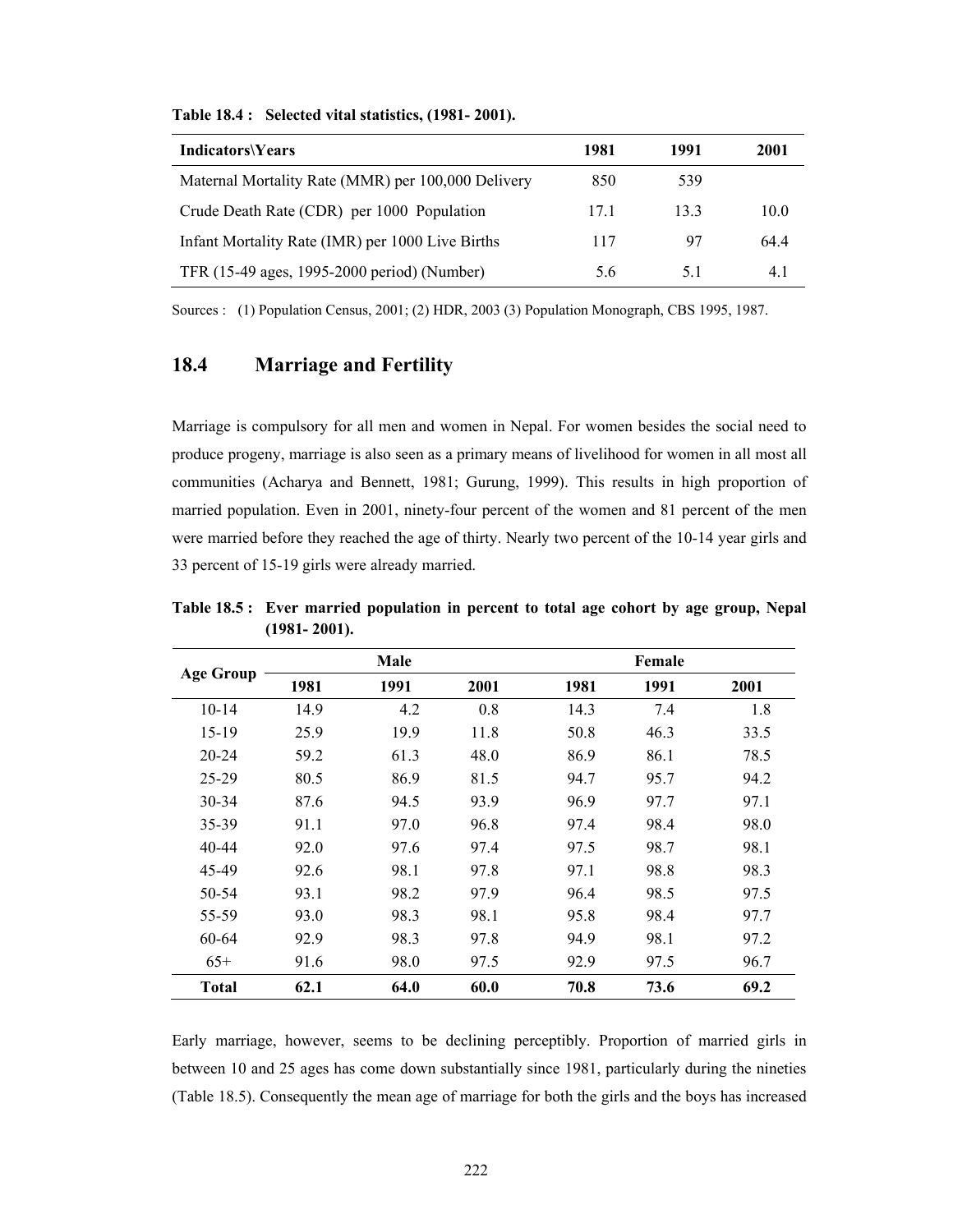significantly (Table 18.6), by 2.3 years for girls. The significant gains in the nineties may be interpreted as a result of multiple factors, increased literacy and education of women, increased awareness raising activities of NGOs/INGOs and the government and also increasing employment of women in the non-agricultural sectors.

This gain nevertheless is distributed very unevenly as among the three ecological zones and five development regions. Further there are substantial urban/rural and regional differences. In Tarai girls are still married earlier. Nevertheless, the gain in years in mean age of marriage of girls since 1981 in Tarai has been highest at 3.1 years. Development-region wise, the far- west region lags behind the Eastern region, for example by almost two years. But all ecological and development regions have achieved at least one years gain, since 1991. Tarai among the ecological zones and the EDR and FWDR among the development regions have gained most in terms of increased mean age of marriage for the girls. The urban rural difference of about one year in the girls' mean age of marriage however has remained constant since 1981. This gap had actually increased in 1991 compared to 1981 but it seems to be declining subsequently.

|                            | Male |      |      | Female |      |      |  |
|----------------------------|------|------|------|--------|------|------|--|
| <b>Zones \Regions</b>      | 1981 | 1991 | 2001 | 1981   | 1991 | 2001 |  |
| <b>Ecological Zones</b>    |      |      |      |        |      |      |  |
| Mountain                   | 21.8 | 21.9 | 22.1 | 18.5   | 18.6 | 19.6 |  |
| Hill                       | 23.0 | 22.2 | 23.4 | 18.0   | 18.9 | 20.2 |  |
| Terai                      | 19.7 | 20.6 | 22.5 | 15.8   | 17.0 | 18.9 |  |
| <b>Development Regions</b> |      |      |      |        |      |      |  |
| Eastern                    | 21.7 | 22.5 | 23.7 | 16.9   | 19.2 | 20.3 |  |
| Central                    | 20.5 | 21.3 | 23.1 | 16.8   | 17.7 | 19.5 |  |
| Western                    | 20.8 | 21.2 | 22.7 | 17.3   | 18.0 | 19.5 |  |
| Mid Western                | 20.1 | 20.7 | 21.8 | 16.9   | 17.6 | 18.9 |  |
| Far-Western                | 19.5 | 20.4 | 21.8 | 15.7   | 16.9 | 18.5 |  |
| <b>Nepal</b>               | 20.7 | 21.4 | 22.9 | 17.2   | 18.1 | 19.5 |  |
| Urban                      | 22.5 | 23.5 | 24.5 | 18.5   | 19.6 | 20.7 |  |
| Rural                      | 20.6 | 21.1 | 22.5 | 17.1   | 17.9 | 19.3 |  |

**Table 18.6 : Singulate mean age of marriage by urban/rural ecological zones and development regions, (1981-2001).** 

As to the other variables on marital status, proportion of widowed, divorced and separated women is declining. But still there were women widowed already by 19 years of age. Young widows, particularly, in the Indo-Aryan community, are subject to covert and overt violence and face both psychological (as forerunners of misfortune) and physical violence, often for her share of property.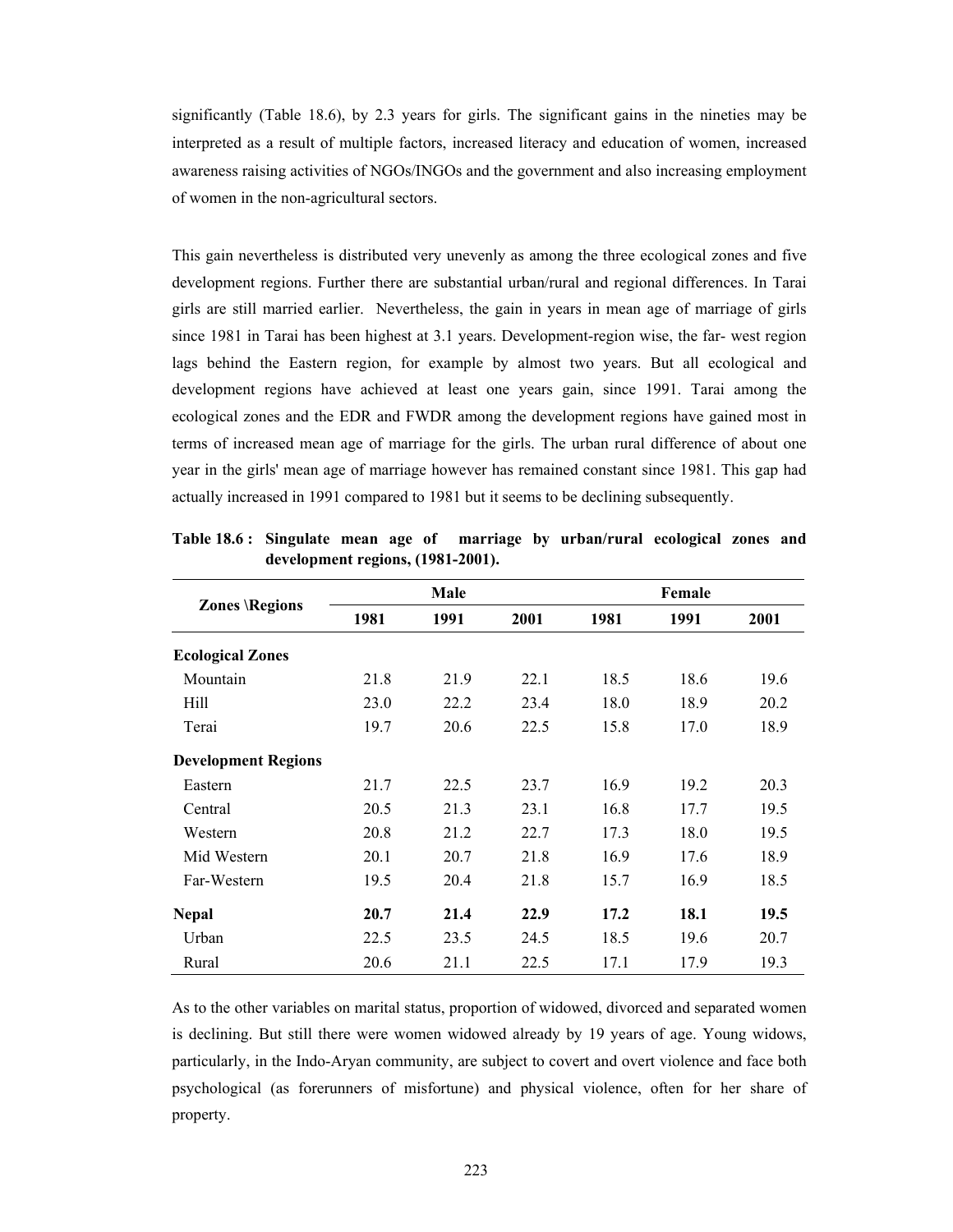| <b>Details</b>           | Male  |       |       | Female |       |       |
|--------------------------|-------|-------|-------|--------|-------|-------|
|                          | 1981  | 1991  | 2001  | 1981   | 1991  | 2001  |
| Never Married            | 35.1  | 35.6  | 39.2  | 23.3   | 25.7  | 30.3  |
| Ever Married             | 64.9  | 64.4  | 60.6  | 76.7   | 74.3  | 69.2  |
| <b>Currently Married</b> | 62.1  | 60.5  | 58.5  | 70.8   | 65.7  | 65.4  |
| Divorced/Separated       | 0.4   | 0.5   | 0.1   | 0.4    | 0.7   | 0.1   |
| Widowed                  | 2.4   | 3.0   | 1.3   | 5.5    | 7.2   | 3.7   |
| <b>Not Stated</b>        | 0.0   | 0.4   | 0.7   | 0.0    | 0.7   | 0.3   |
| <b>Total</b>             | 100.0 | 100.0 | 100.0 | 100.0  | 100.0 | 100.0 |

**Table 18.7 : Marital status of 10 years and above female population (1981- 2001).** 

Although with higher ages all women face the problem of widowhood and single life in all communities due to the decline in their sexual attraction and presence of children, at younger ages, women from non-Brahmin\Chhetry castes within the Hindu community and other ethnic groups and religion, may get remarried easily. This is illustrated by the figures in Table 18.8 below. The Census of 2001 has expanded the scope of information on patterns of marriage to capture this reality.

|                            |      | Living with More than<br><b>Re-Marriage</b> |      |        | Women in<br>Polygynous |  |
|----------------------------|------|---------------------------------------------|------|--------|------------------------|--|
| <b>Variables</b>           |      | <b>One Spouse</b>                           |      |        |                        |  |
|                            | Male | Female                                      | Male | Female | <b>Marriage</b>        |  |
| <b>Total</b>               | 5.5  | 0.04                                        | 4.2  | 2.7    | 559250                 |  |
| Rural                      | 5.7  | 0.04                                        | 4.5  | 2.9    | 493656                 |  |
| Urban                      | 4.4  | 0.01                                        | 2.4  | 1.1    | 65592                  |  |
| <b>Ecological Zone</b>     |      |                                             |      |        |                        |  |
| Mountain                   | 6.6  | 0.36                                        | 5.9  | 4.3    | 46836                  |  |
| Hill                       | 6.8  | 0.03                                        | 5.4  | 3.7    | 289215                 |  |
| Terai                      | 4.4  |                                             | 3.0  | 1.6    | 223198                 |  |
| <b>Development Regions</b> |      |                                             |      |        |                        |  |
| Eastern                    | 6.0  | 0.06                                        | 4.0  | 2.3    | 138988                 |  |
| Central                    | 4.7  | 0.01                                        | 3.0  | 1.6    | 176348                 |  |
| Western                    | 7.1  | 0.06                                        | 4.8  | 3.1    | 134978                 |  |
| Mid-Western                | 5.5  | 0.04                                        | 7.3  | 5.8    | 64600                  |  |
| Far-Western                | 4.8  | 0.03                                        | 4.4  | 3.0    | 44334                  |  |

**Table 18.8: Selected indicators on kind of marriage, Nepal 2001 (percentage of ever married population aged 10 years and above)** 

Source : CBS, 2002 National Report. Vol. II.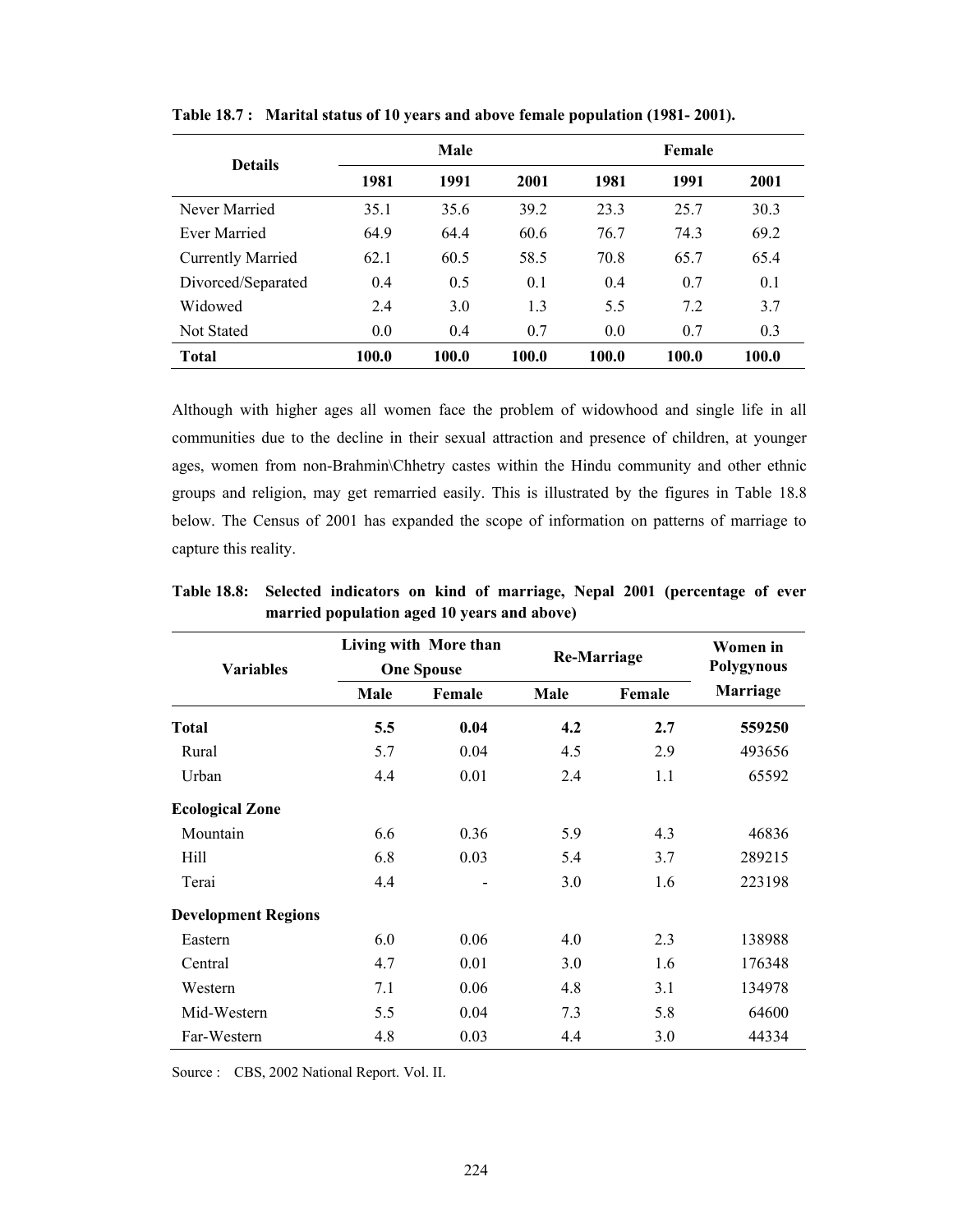Information is generated on the kind of marriage and extent of remarriage among men and women in the country. This is one of the very important information which captures the realities of women's every day life in Nepal. The Hindu ideology of sexual purity of women prohibits remarriage for women. Hence until 2001 the Census authorities had assumed that there would be few cases of female remarriage in the country. Similarly polygamy is prohibited by law, so it was assumed that there would be only few such marriages. But both these assumptions represent only partial reality. Nepal is a multi-ethnic country. Many of the ethnicities in Nepal do not prohibit widow remarriage. Further even within the Hindu communities, this ideology has been adopted to fit their own culture (e.g. Newars, Maithili non-Brahamin/ Chhetrias). On top of that, the poorer communities hardly care about the ideology or the law. Alcohol and polygyny related violence in the domestic arena is reported high all over Nepal and across all communities. Therefore it was important to collect this information to picture the realities of women's every day life more accurately.

The 2001 Census shows that at least 559,250 women are living in polygyneous marriages. The number could be more, because this number has been estimated by multiplying the number of men in polygenous marriages by 2. Since these men may have more than two wives, the number could be higher.

Number of women living with more than one man is limited to 0.36 percent of total married women in the Mountains and 0.03 percent in the Hills, since this practice is prevalent only in one small community of Tibetan origin. The proportion of women remarried is highest in the Mountains and lowest in the Tarai, reflecting the greater cultural restrictions for women in Tarai areas. As for the Development Regions, mid-Western has highest remarriage percentage for both women and men, probably reflecting the concentration of Gurungs and Magars, who attach no stigma to remarriage of women, in this region. .

As mentioned above, marriage and then children are considered almost compulsory in life in all communities. Also son-preference, although varying in degree prevails almost among all of them. Consequently, the fertility rate in Nepal is quite high, even higher than in India or Bangladesh (HDR, 2003). The Table 18.9 below features the age specific and total fertility rates.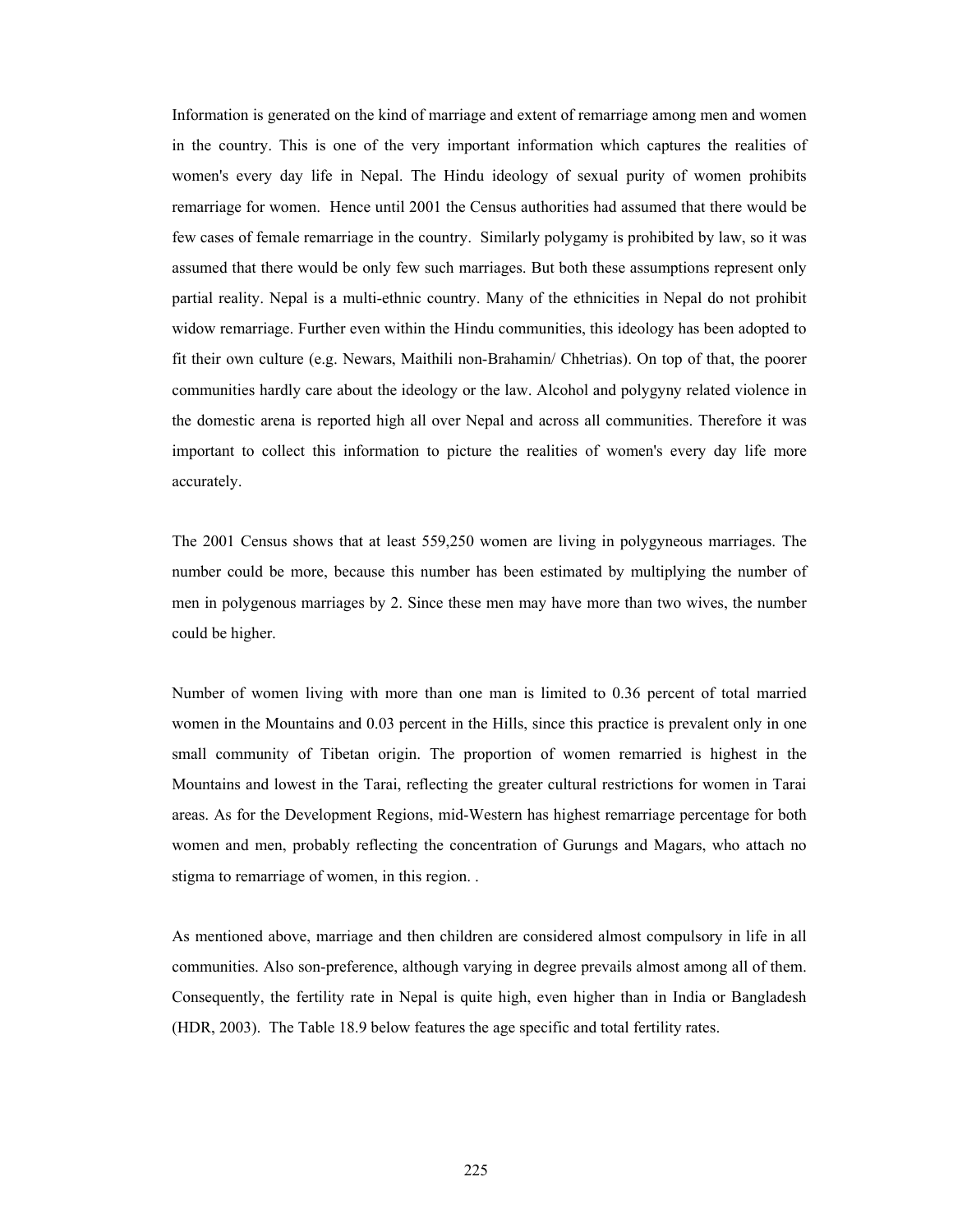|            | Urban |       | Rural |       |
|------------|-------|-------|-------|-------|
| Age Group  | 1991  | 2001  | 1991  | 2001  |
| $15-19$    | 0.085 | 0.075 | 0.089 | 0.079 |
| $20 - 24$  | 0.212 | 0.201 | 0.267 | 0.243 |
| $25 - 29$  | 0.181 | 0.146 | 0.257 | 0.212 |
| $30 - 34$  | 0.106 | 0.079 | 0.204 | 0.148 |
| 35-39      | 0.058 | 0.037 | 0.149 | 0.126 |
| $40 - 44$  | 0.026 | 0.018 | 0.076 | 0.050 |
| 45-49      | 0.011 | 0.007 | 0.028 | 0.015 |
| <b>TFR</b> | 3.40  | 2.82  | 5.35  | 4.37  |

**Table 18.9 : Age specific and total fertility rates, by residence, (1991 - 2001).** 

The Total Fertility Rate (TFR), indicates average number of children born to woman of reproductive age group (15-49). This number has also been declining since 1971. The rate of decline has accelerated during the nineties. Current TFR (in 2001) is estimated at 4.1 per women against 5.5 in 1991. What is also significant is that the declining trend is visible in all age groups.

There is significant difference between TFR for rural and urban areas, at 2.5 per women. This difference is attributable to the higher mean age of marriage, higher awareness and education levels and higher employment opportunities for women in the non-agricultural sector in urban areas. Regionally, Mountains have the highest TFR. Mid-West and the Far-West have higher TFR than other Development Regions

| <b>Regions\Year</b>        | 1991 | 2001 |
|----------------------------|------|------|
| <b>Ecological Zones</b>    |      |      |
| Mountain                   | 5.93 | 4.57 |
| Hill                       | 5.33 | 3.77 |
| Terai                      | 4.72 | 3.64 |
| <b>Development Regions</b> |      |      |
| Eastern                    | 5.00 | 3.68 |
| Central                    | 4.37 | 3.56 |
| Western                    | 5.13 | 3.60 |
| Mid-Western                | 5.96 | 4.31 |
| Far-Western                | 6.00 | 4.53 |

**Table 18.10 : TFR by ecological and development regions, ( 1991 - 2001)..**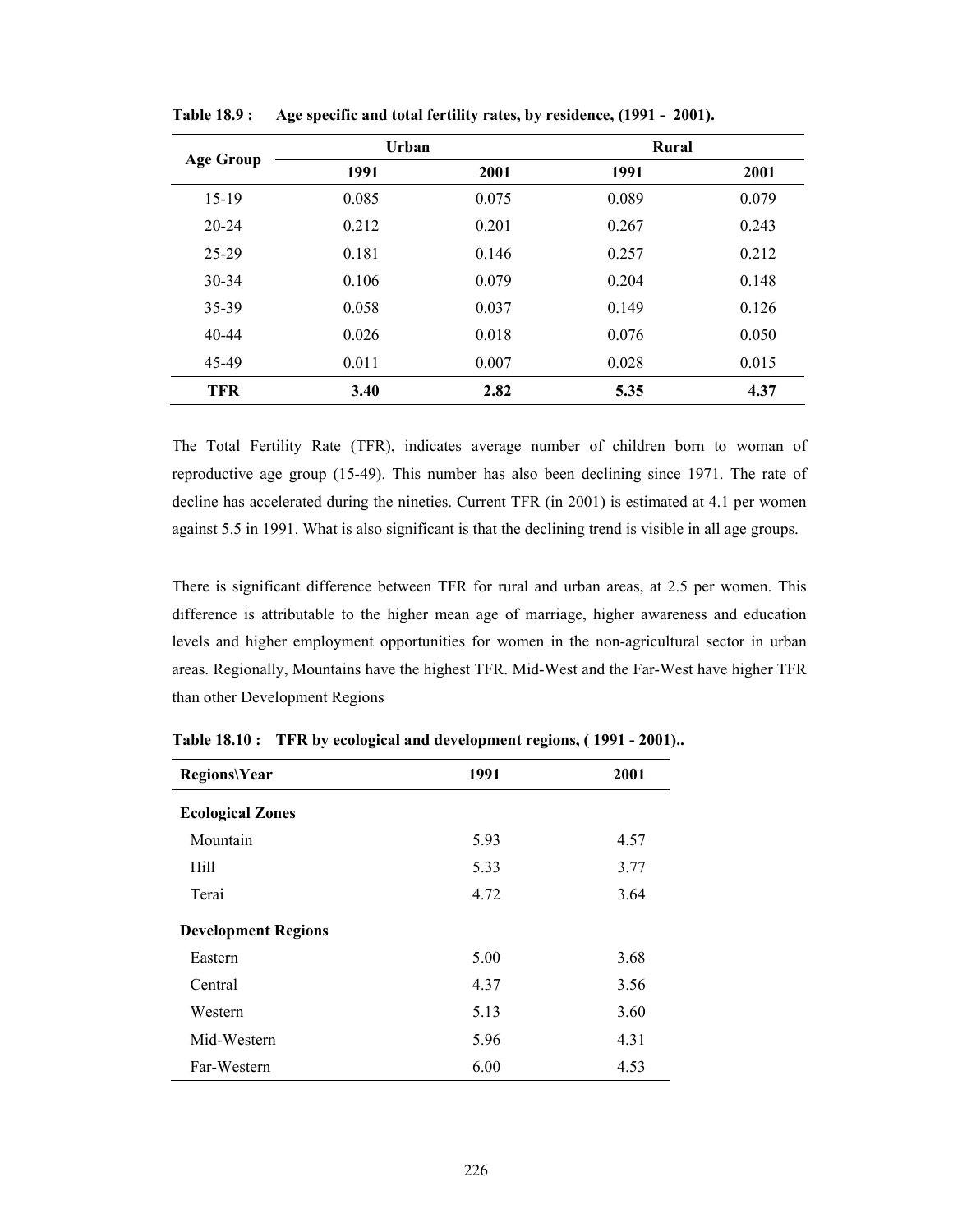## **18.5 Education**

Literacy levels in Nepal have increased significantly, particularly during the last two decades. Male literacy among 6 and above age group has reached 65 percent in 2001 from 34 percent in 1981. Similarly female literacy rate among this age group has more than trebled, from 12.0 percent in 1981 to 42.5 percent in 2001. Nevertheless, in literacy and education gender disparities are decreasing only slowly. Girl's enrolment has not attended parity even at the primary level. Compared to 1991, the difference in male/female literacy levels is declining only from the 30-34 age-group (Table 18.11).

| Age          |      | 1991   |                                         |      | 2001   |                                         |
|--------------|------|--------|-----------------------------------------|------|--------|-----------------------------------------|
| Group        | Male | Female | <b>Male/Female</b><br><b>Difference</b> | Male | Female | <b>Male/Female</b><br><b>Difference</b> |
| $6 - 9$      | 55.7 | 38.0   | 17.7                                    | 57.9 | 51.3   | 6.6                                     |
| $10 - 14$    | 76.0 | 49.3   | 26.7                                    | 83.7 | 73.3   | 10.4                                    |
| $15-19$      | 71.5 | 38.6   | 32.9                                    | 82.5 | 66.1   | 16.4                                    |
| 20-24        | 64.3 | 26.3   | 38.0                                    | 78.2 | 53.4   | 24.8                                    |
| 25-29        | 54.7 | 17.6   | 37.1                                    | 70.8 | 41.1   | 29.7                                    |
| 30-34        | 49.6 | 13.9   | 35.7                                    | 66.9 | 32.2   | 34.7                                    |
| 35-39        | 45.3 | 11.2   | 34.1                                    | 59.6 | 24.4   | 35.2                                    |
| 40-44        | 41.2 | 7.9    | 33.3                                    | 55.0 | 19.2   | 35.8                                    |
| 45-49        | 36.5 | 6.3    | 30.2                                    | 50.7 | 15.2   | 35.4                                    |
| 50-54        | 30.9 | 4.7    | 26.2                                    | 44.7 | 10.9   | 33.8                                    |
| 55-59        | 28.5 | 4.2    | 24.3                                    | 40.6 | 8.2    | 32.4                                    |
| 60-64        | 24.0 | 3.1    | 20.9                                    | 31.9 | 5.5    | 26.4                                    |
| $65+$        | 24.5 | 3.5    | 21.0                                    | 27.0 | 4.1    | 22.9                                    |
| <b>Total</b> | 54.5 | 25.0   | 29.5                                    | 65.1 | 42.5   | 22.6                                    |

**Table 18.11 : Percent literate population 6 years and over by age group, (1991- 2001).** 

Further, the number of women with SLC and higher degrees still constitute only 43 to 100 men with such qualifications. Similarly, the number of women with graduate and higher degrees is still less than 23 to 100 men with such degrees. What is more, this ratio has remained almost constant as compared to 1991 figure. The male: female ratio of full time students is still only 57:43.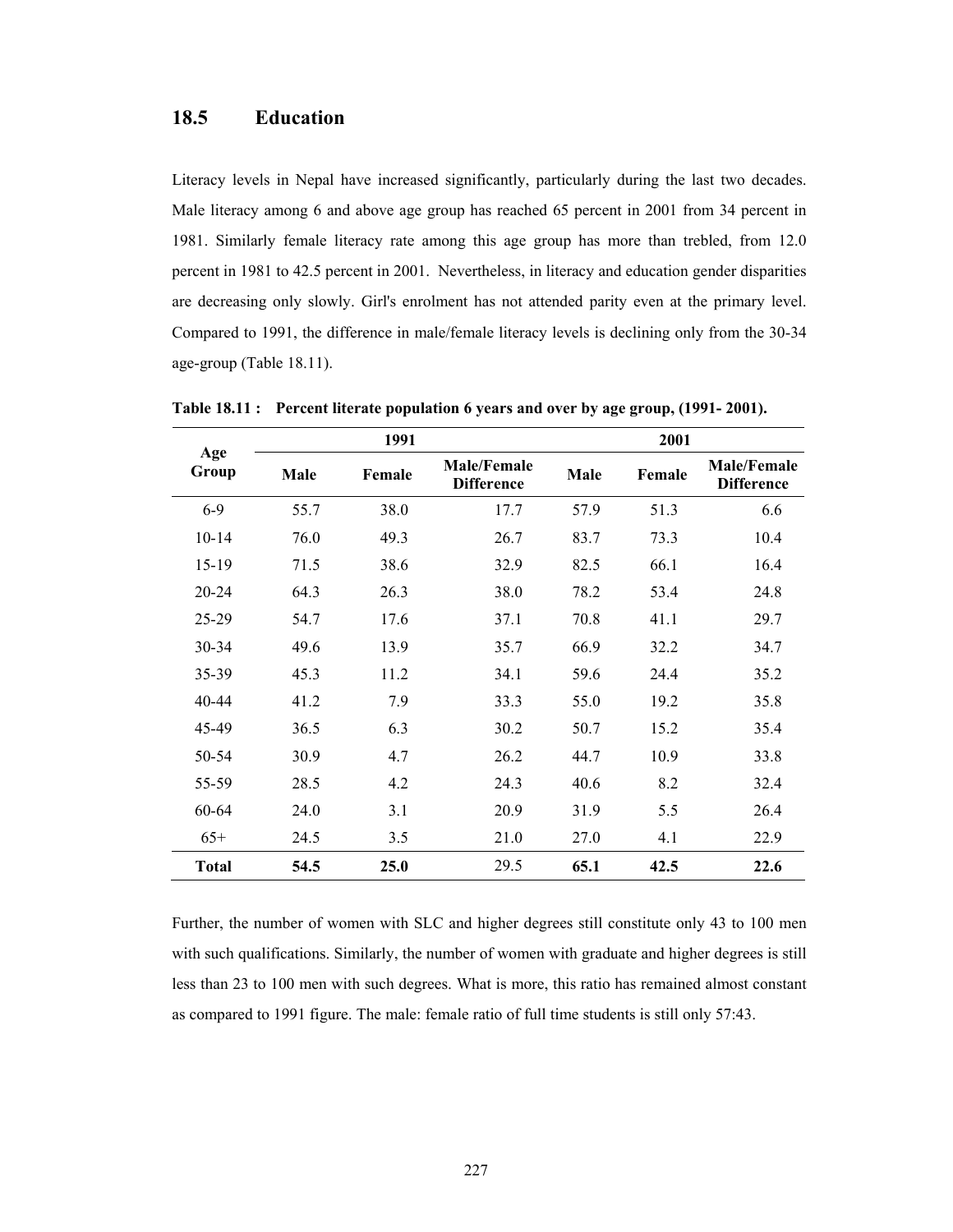| <b>Indicators\Years</b>                           | 1981 | 1991 | 2001 |
|---------------------------------------------------|------|------|------|
| <b>Female in Total School Enrolment (Percent)</b> |      |      |      |
| ---Primary                                        |      | 37.2 | 44 1 |
| ---Secondary                                      |      | 31.5 | 41.5 |
| ---Higher Secondary                               |      | 28.7 | 40.6 |
| Female Percent Among Full Time Students           | 27.2 | 347  | 43.1 |
| SLC and Above (Females\100 Male) (Number)         | 21.0 | 28.2 | 43.2 |
| Graduates and Above (Females \ 100 Male) (Number) | 18.4 | 22.5 | 22.9 |

**Table 18.12 : Selected educational indicators, (1981- 2001).** 

Sources: (1) Population Census, 2001; (2) HDR, 1995 and 2002 (3) Population Monograph, CBS 1995.

In addition, these achievements are very unequally distributed as between the regions, rural and urban areas, among castes and various ethnic groups (Tables 18.13- 18.14). The difference in male/female literacy is higher in rural areas and mountains among the ecological zones. As to the development regions the Far- West displays much larger male/female difference in literacy levels than other development regions.

|                            |      |      |      | <b>6 Years and Over</b> |        |      |
|----------------------------|------|------|------|-------------------------|--------|------|
| <b>Regions \Year</b>       |      | Male |      |                         | Female |      |
|                            | 1981 | 1991 | 2001 | 1981                    | 1991   | 2001 |
| <b>Ecological Zones</b>    |      |      |      |                         |        |      |
| Mountain                   | 27.6 | 50.2 | 56.6 | 7.8                     | 16.5   | 30.1 |
| Hill                       | 36.9 | 60.2 | 70.3 | 12.9                    | 28.5   | 47.0 |
| Tarai                      | 32.1 | 49.8 | 61.7 | 11.9                    | 22.7   | 39.9 |
| <b>Development Regions</b> |      |      |      |                         |        |      |
| Eastern                    | 39.5 | 59.3 | 66.2 | 14.5                    | 29.2   | 44.7 |
| Central                    | 32.3 | 51.6 | 63.4 | 12.5                    | 24.6   | 41.4 |
| Western                    | 38.3 | 58.5 | 70.1 | 13.2                    | 28.9   | 49.0 |
| Mid West                   | 25.2 | 47.6 | 60.7 | 7.3                     | 16.3   | 37.4 |
| Far West                   | 26.8 | 52.0 | 64.1 | 7.6                     | 13.3   | 32.8 |
| <b>Nepal</b>               | 34.0 | 54.2 | 65.1 | 12.0                    | 24.7   | 42.5 |
| Urban                      | 61.1 | 80.0 | 80.9 | 38.2                    | 51.2   | 61.6 |
| Rural                      | 32.0 | 54.2 | 62.2 | 10.3                    | 20.4   | 59.3 |

**Table 18.13 : Male\ female literacy rate by ecological & development regions, (1981-2001).**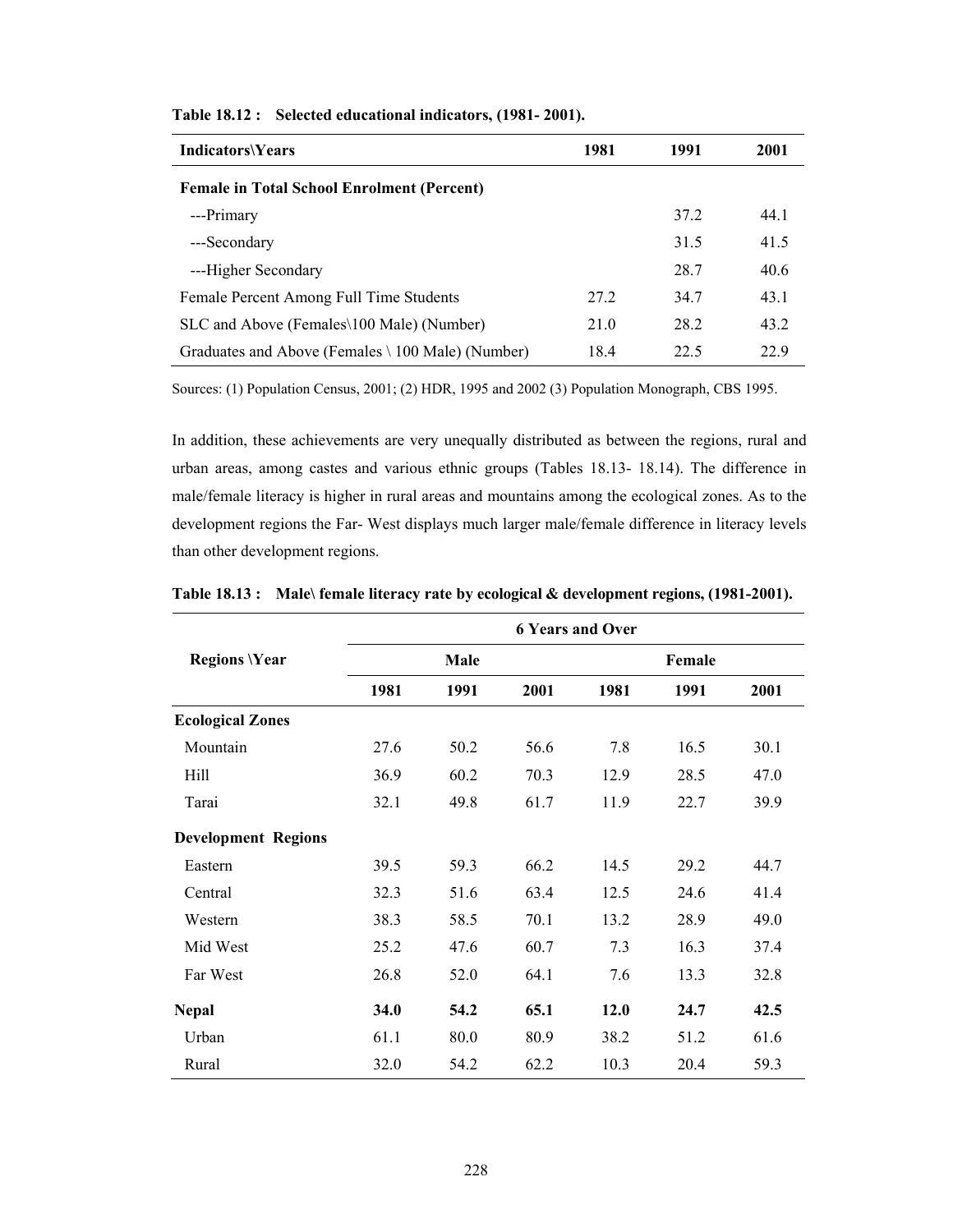|                            | <b>6 Years and Over</b> |      |      |  |  |  |  |
|----------------------------|-------------------------|------|------|--|--|--|--|
| <b>Regions \Year</b>       | 1981                    | 1991 | 2001 |  |  |  |  |
| <b>Ecological Zones</b>    |                         |      |      |  |  |  |  |
| Mountain                   | 19.8                    | 33.7 | 26.5 |  |  |  |  |
| Hill                       | 24.0                    | 31.7 | 23.3 |  |  |  |  |
| Tarai                      | 20.2                    | 27.1 | 21.8 |  |  |  |  |
| <b>Development Regions</b> |                         |      |      |  |  |  |  |
| Eastern                    | 25.0                    | 30.1 | 21.5 |  |  |  |  |
| Central                    | 19.8                    | 27.4 | 22.0 |  |  |  |  |
| Western                    | 25.1                    | 29.6 | 21.0 |  |  |  |  |
| Mid Western                | 17.9                    | 31.3 | 23.3 |  |  |  |  |
| Far Western                | 19.2                    | 38.7 | 31.3 |  |  |  |  |
| <b>Nepal</b>               | 22.0                    | 29.5 | 22.6 |  |  |  |  |
| Urban                      | 22.9                    | 23.2 | 19.3 |  |  |  |  |
| Rural                      | 21.7                    | 29.9 | 22.9 |  |  |  |  |

**Table 18.14 : Male \ female difference in literacy rate by ecological & development regions, (1981-2001).** 

One additional bit of information which Census 2001 has generated is on the school going children between the ages of 10-16 by the living arrangements. Overall in this age group 80 percent boys and 68 percent girls get to go to school. There are various causes of this difference, greater work burden of female children being one of them. One additional factor that could be a factor in this is living arrangements. The data on Table 18.15 below does show that lowest proportion of children living with employers get to go to school. Male-female difference in school-going proportion of children seems to hover around 9 -11 percentage points among the various living arrangements other than employers and other relatives. The difference in these cases is reduced but not because higher proportion of girls gets to go to school but because lower proportion of boys is sent to school. Highest proportion of girls and boys are sent to school when they are living with biological mother. Next rank in this case is taken by household with biological parents living together with children. Lowest proportions of boys and girls are sent to school when they are living with their employers. Generally, higher the working proportion, lower the proportion of children going to school.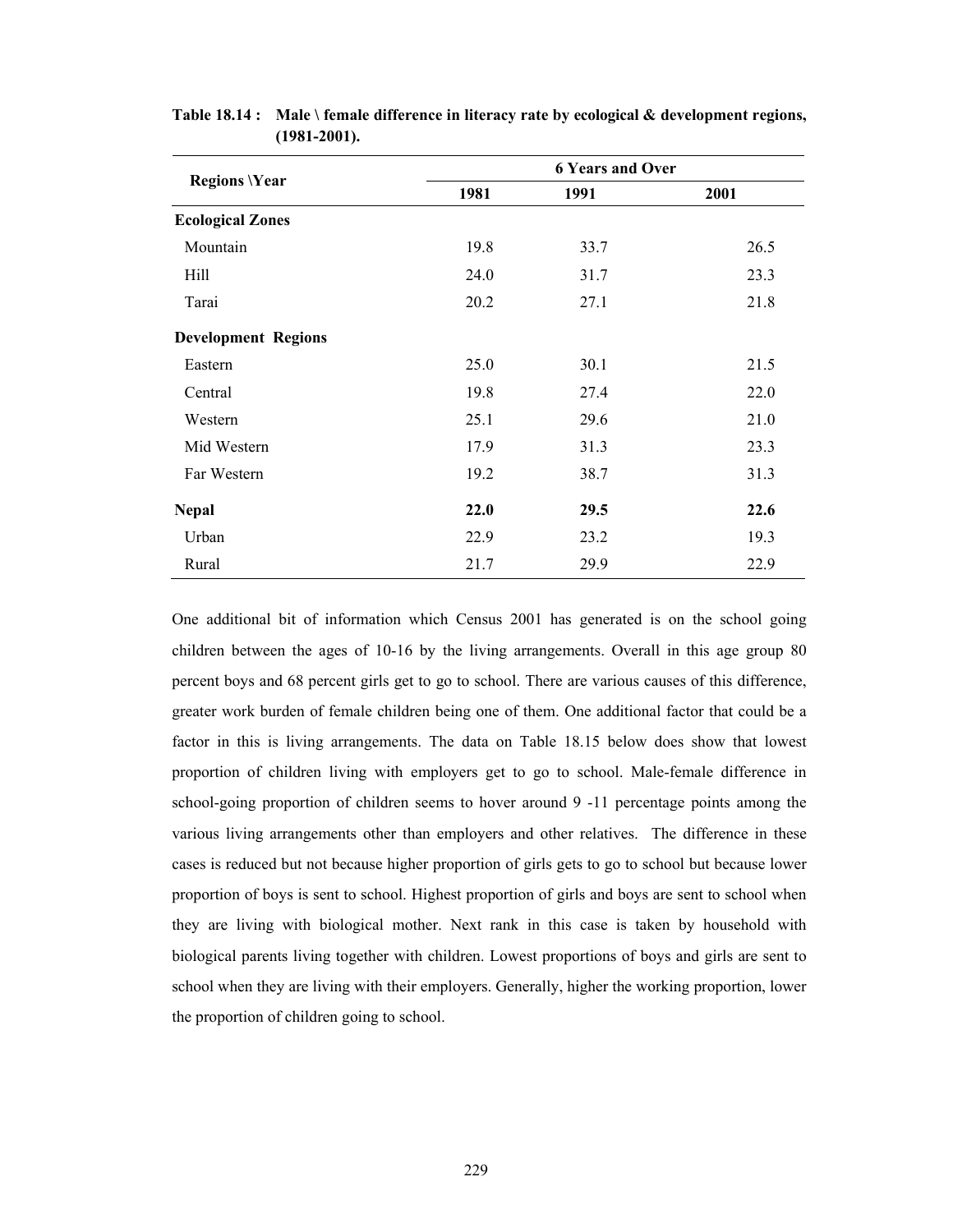|                                   | Any Activity = 100                                                   | <b>Total Age</b><br><b>Cohorts</b> |                                |                                            |
|-----------------------------------|----------------------------------------------------------------------|------------------------------------|--------------------------------|--------------------------------------------|
| <b>Living Arrangements</b>        | For 10-16 Age Cohort                                                 | $10 - 16 = 100$                    |                                |                                            |
|                                   | Other than<br><b>Economic</b><br>Economic<br><b>Activity</b><br>Work |                                    | <b>Total</b><br><b>Working</b> | <b>School</b><br><b>Attendance</b><br>Rate |
| Male                              | 11.8                                                                 | 2.1                                | 13.9                           | 80.0                                       |
| <b>Biological Parents</b>         | 10.2                                                                 | 2.1                                | 12.3                           | 80.6                                       |
| <b>Biological Mother</b>          | 14.5                                                                 | 1.6                                | 16.1                           | 82.7                                       |
| <b>Biological Father</b>          | 21.4                                                                 | 3.2                                | 24.6                           | 71.9                                       |
| Biological Father and Step Mother | 21.6                                                                 | 2.4                                | 24.0                           | 72.8                                       |
| Biological Mother and Step Father | 24.2                                                                 | 3.1                                | 27.3                           | 69.5                                       |
| <b>Other Relatives</b>            | 21.1                                                                 | 2.5                                | 23.6                           | 64.7                                       |
| Employer                          | 39.7                                                                 | 4.4                                | 44.1                           | 61.7                                       |
| Others                            | 20.5                                                                 | 2.4                                | 22.9                           | 76.7                                       |
| Female                            | 14.9                                                                 | 10.4                               | 25.3                           | 68.4                                       |
| <b>Biological Parents</b>         | 12.9                                                                 | 9.7                                | 22.6                           | 72.4                                       |
| <b>Biological Mother</b>          | 17.4                                                                 | 8.7                                | 26.1                           | 75.4                                       |
| <b>Biological Father</b>          | 26.7                                                                 | 16.6                               | 43.3                           | 60.9                                       |
| Biological Father and Step Mother | 27.2                                                                 | 16.9                               | 44.1                           | 62.0                                       |
| Biological Mother and Step Father | 28.5                                                                 | 18.0                               | 46.5                           | 59.6                                       |
| <b>Other Relatives</b>            | 24.4                                                                 | 16.5                               | 40.9                           | 64.7                                       |
| Employer                          | 40.1                                                                 | 19.0                               | 59.1                           | 55.8                                       |
| Others                            | 24.5                                                                 | 15.8                               | 40.3                           | 65.7                                       |

**Table 18.15 : Percent male/female below 16 years by living arrangement, economic activity and school attendance, 2001.** 

Analyzing the age-specific data at higher education levels, while the male/female difference is declining, for all educational levels, the difference is still significant. More over it increase with level of education. For example in 25-29 age group there are only about 50 women to each 100 men with SLC and above education, this ratio has increased to 70.1 percent in 15-19 age group. Similar increasing trends are visible in the case of graduate education. Yet, higher the education level, lower the number of women with comparable educational degrees. For example there are 86 girls with primary education to 100 boys with similar level of education in 20-24 age group, but only 63 women to 100 men with SLC and higher education and 47 women to 100 men with graduate and above educational qualifications (Table 18.16).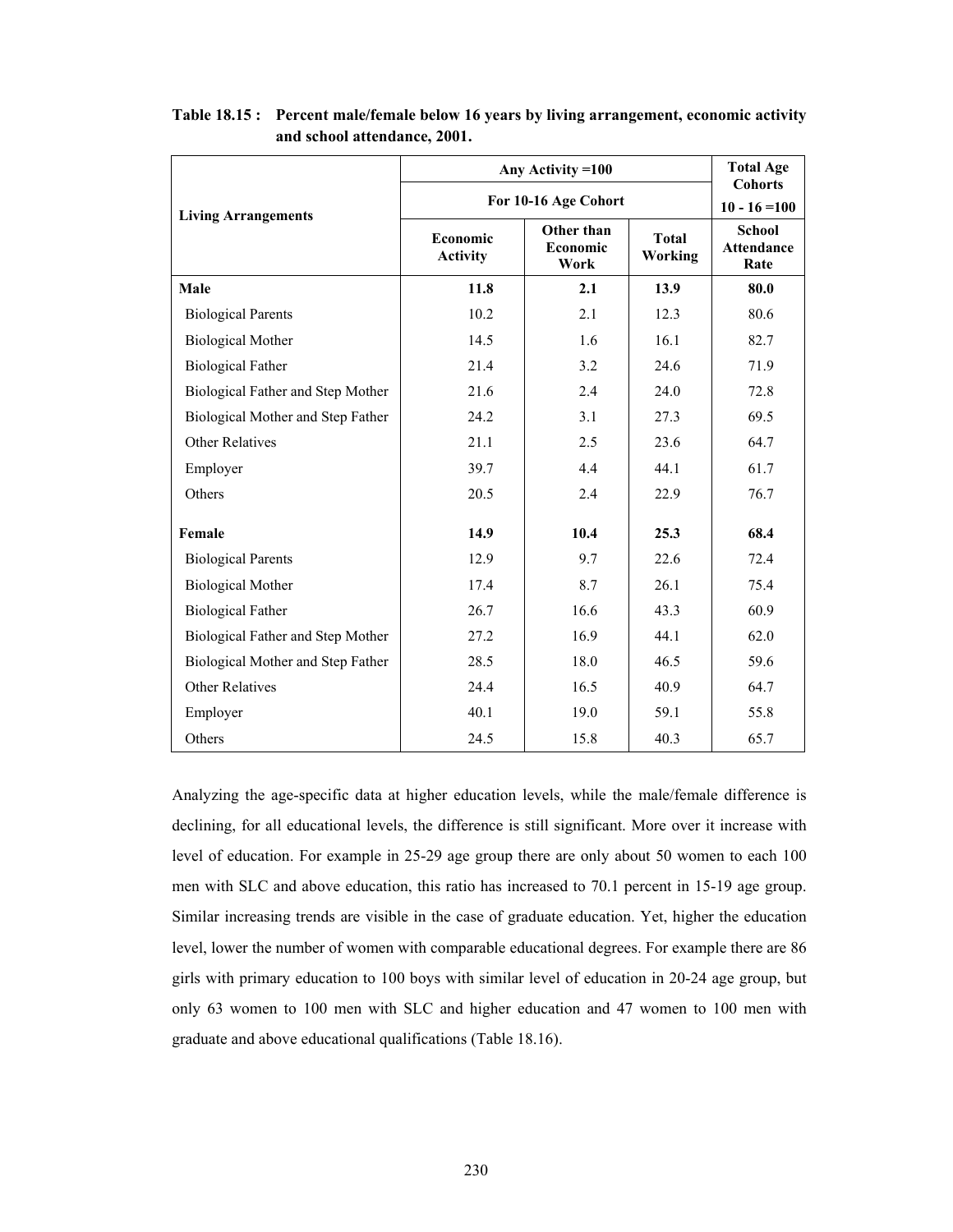|                  | Literate | Primary   | $SLC$ &    | $SLC$ & | Graduate & |  |
|------------------|----------|-----------|------------|---------|------------|--|
| <b>Age Group</b> |          | $(1 - 5)$ | Equivalent | Above   | Above      |  |
| $6 - 9$          | 85.9     | 86.0      |            |         |            |  |
| $10 - 14$        | 82.6     | 82.9      |            |         |            |  |
| $15-19$          | 81.3     | 89.1      | 71.6       | 70.1    |            |  |
| 20-24            | 77.1     | 85.8      | 74.0       | 62.9    | 47.2       |  |
| 25-29            | 63.9     | 74.9      | 66.9       | 49.6    | 30.3       |  |
| 30-34            | 50.6     | 60.5      | 48.4       | 36.0    | 21.8       |  |
| 35-39            | 41.4     | 47.2      | 34.0       | 26.5    | 17.1       |  |
| 40-44            | 35.5     | 36.8      | 27.2       | 21.1    | 14.3       |  |
| 45-49            | 29.0     | 29.5      | 22.3       | 17.9    | 12.1       |  |
| 50-54            | 23.3     | 23.6      | 15.4       | 13.8    | 11.5       |  |
| 55-59            | 17.9     | 19.5      | 11.2       | 9.9     | 8.9        |  |
| 60-64            | 17.0     | 18.4      | 10.6       | 9.8     | 8.0        |  |
| $65+$            | 14.8     | 17.1      | 7.6        | 7.7     | 5.5        |  |
| <b>Total</b>     | 65.8     | 76.8      | 55.5       | 43.6    | 22.9       |  |

**Table 18.16 : Female per 100 male by educational status by five year age groups, 2001.** 

Urban \rural and regional differences in gender disparity in education are also significant. For example while there are 51 women with SLC certificates to each 100 men with similar qualifications in rural areas, this number is 70 for urban areas. Similar urban\rural differences are visible at all levels of education. Similarly, the gender disparities are much greater at all levels of education in the mid and far western parts of the country (Table 18.17).

| <b>Regions\Status</b>      | Primary | <b>SLC</b> | <b>SLC</b> and<br>Above | Graduate<br>and Above |  |
|----------------------------|---------|------------|-------------------------|-----------------------|--|
| <b>Development Regions</b> |         |            |                         |                       |  |
| Eastern                    | 74.6    | 56.6       | 43.8                    | 19.5                  |  |
| Central                    | 74.0    | 53.8       | 43.8                    | 26.5                  |  |
| Western                    | 87.2    | 67.6       | 50.6                    | 20.4                  |  |
| Mid Western                | 69.9    | 49.1       | 39.4                    | 19.3                  |  |
| Far Western                | 63.6    | 37.0       | 28.6                    | 12.6                  |  |
|                            |         |            |                         |                       |  |
| <b>Nepal</b>               | 76.8    | 55.5       | 43.6                    | 22.9                  |  |
| Urban                      | 84.5    | 69.6       | 53.3                    | 21.3                  |  |
| Rural                      | 75.7    | 50.8       | 39.1                    | 19.4                  |  |

**Table 18.17 : Female per 100 male by educational status, by urban/rural and development regions 2001.**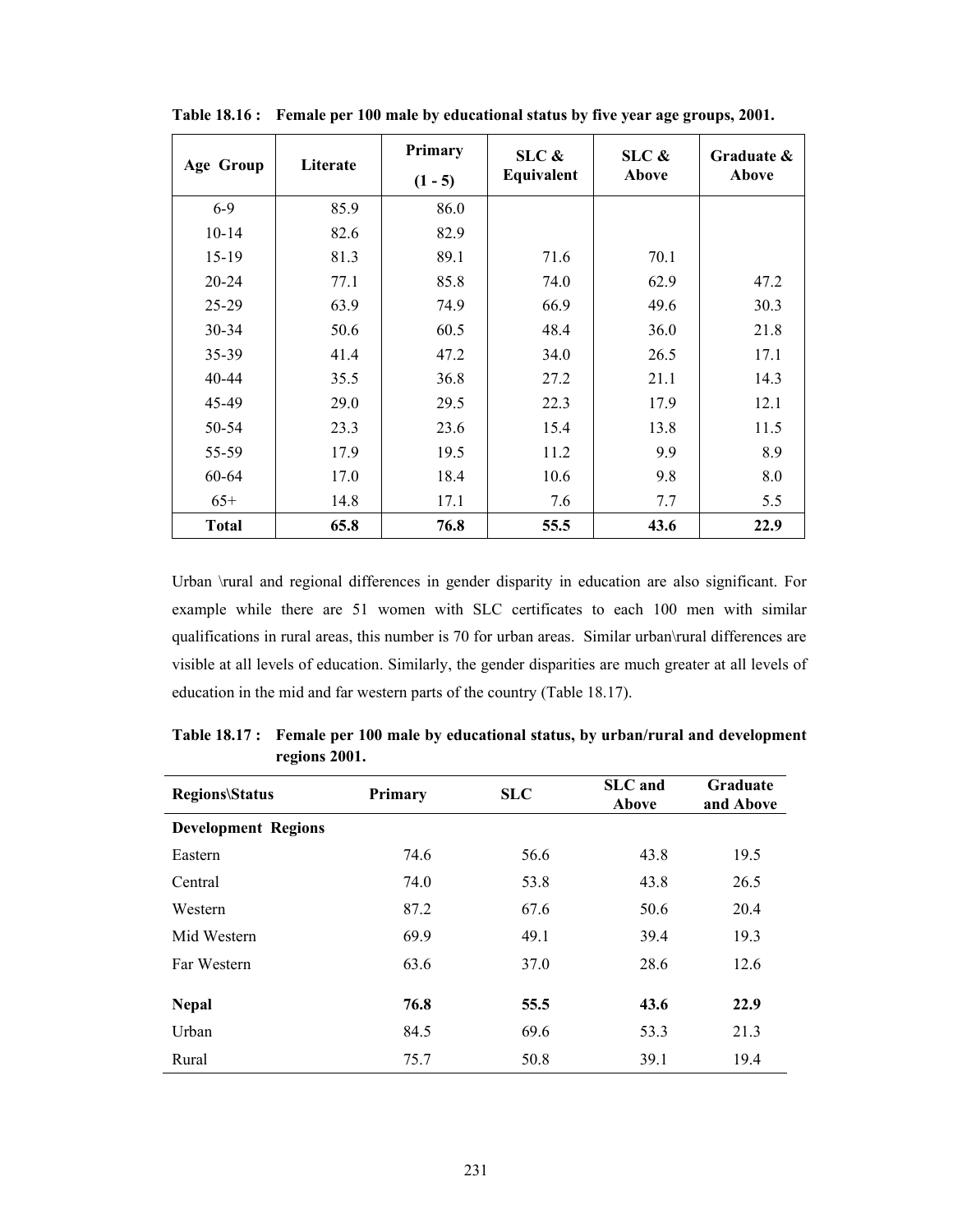## **18.6 Economic Status**

On the economic side women's participation in formally defined labor force has increased substantially between 1981 and 2001. Much of the definitional problems in the economic activity rates are also being taken care of slowly. As per the Census, 2001 women constitute more than 43 percent of the labor force, 73 percent in agriculture and 27 percent in the non-agriculture sectors. Women's proportion has increased almost in all occupations to some extent. But their greater concentration in agriculture is also visible. A positive trend is also visible in their empowerment as reflected in their increasing proportion among the professionals and technicians as also in administration and management.

Table 18.18 below shows increased economic activity rates for men and women for both rural and urban areas, for all ecological and development regions between 1991 and 2001. More rural men and women are economically active than urban men or women. The urban rural differences are much higher for women. This difference of 28 percentage points in 1991 has, however, declined to 20 percentage points in 2001. It means opportunities for women's employment have expanded faster in urban areas for women. Also more women are entering the market as labor force in urban areas.

|                            | Male  |      | Female |      |
|----------------------------|-------|------|--------|------|
| <b>Regions\Status</b>      | 1991  | 2001 | 1991   | 2001 |
| <b>Ecological Zones</b>    |       |      |        |      |
| Mountain                   | 74.9  | 79.9 | 74.1   | 78.9 |
| Hill                       | 67.5  | 70.2 | 58.4   | 61.8 |
| Tarai                      | 68.9  | 71.9 | 27.5   | 45.6 |
| <b>Development Regions</b> |       |      |        |      |
| Eastern                    | 68.1  | 72.4 | 42.6   | 55.0 |
| Central                    | 69.3  | 71.5 | 36.8   | 46.8 |
| Western                    | 64.19 | 68.6 | 51.8   | 59.9 |
| Mid Western                | 72.31 | 74.1 | 52.7   | 61.2 |
| Far Western                | 70.82 | 73.6 | 60.8   | 69.6 |
| <b>Nepal</b>               | 68.7  | 71.7 | 45.5   | 55.3 |
| Urban                      | 59.4  | 65.5 | 20.3   | 38.0 |
| Rural                      | 69.8  | 72.8 | 48.1   | 58.3 |

**Table 18.18 : Economic activity rates by ecological and development regions, (1991- 2001).** 

Source : CBS, National Report on Census 2001, Vol. II, Table 25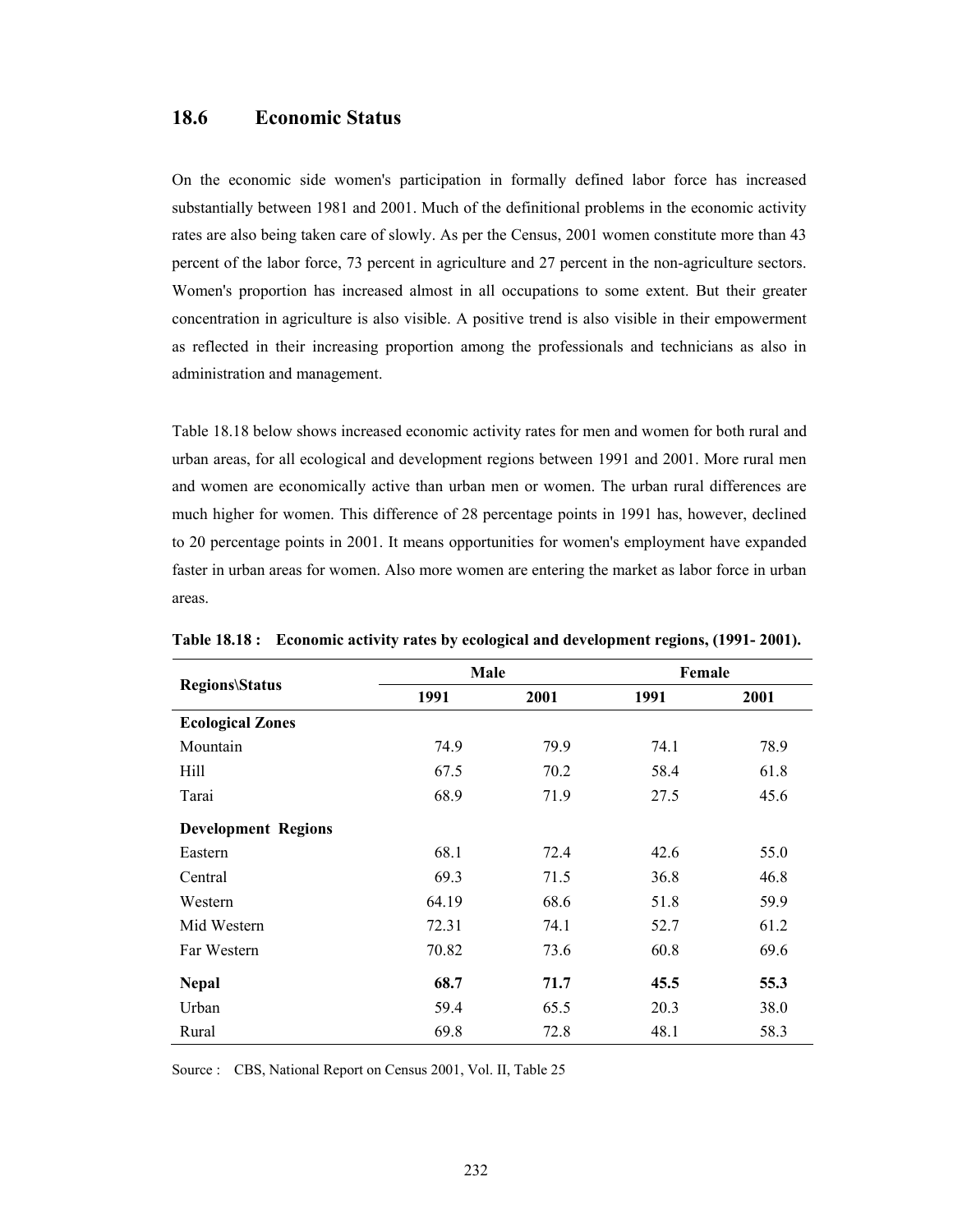Nevertheless, the trend observed internationally, that shift of the production processes from the households to the market tends to reduce women's role in the economic activities, is visible in Nepal as well. Several factors hinder women's participation in the organized labor market. Participation in the market as elementary workers is usually not acceptable to middle class households. Further, the separation of reproduction (reproducing human beings) and production of goods and services becomes inevitable spatially, and many women have to confine to household maintenance activities. Moreover, women from the rural labor class, who work in the labor market, lack the necessary educational prerequisites to work in the modernized sector. This process gets slowly reversed with the increase in educational levels and expansion of the market in the labor-intensive products.

Compared to 1991, Table 18.20 shows increased economic activity rates for all age groups except a slight decline in the case of 15-19 age group girls. The increase in economic activity rates for both men and women obtained in 2001, seem to be accounted for by three factors -- redefinition of the economic and non-economic activities, a more rigorous and precise definitions in the manual, and a change in the method of calculating economic activity to take account of multiple activities people perform for survival.

The definition of economic activity as featured in Table 18.19-18.20 includes extended economic activities. The category of extended economic activities is a new classification in 2001 Census. This category includes activities such as collection of water, fuel and processing of both primary and market purchased goods for household consumption. In the previous definitions, theoretically, the processing activities were considered non economic in the case of the households, which were not selling the good or the service in question. What it means is that if a farmer did not sell the butter he produced in the market, then the time spent on producing butter for the household consumption would not be considered economic. But if he also sold a part of the butter he produced in the market then his time spent on producing butter for the household would also be considered economic.

But, all producers of primary agricultural goods e.g. grains, fruits, vegetables, milk, meat etc, were considered economically active even by 1968 SNA. But in the case of Nepal even time devoted to production of primary goods for household consumption was not captured fully in the field interviews. Attempts were made in 2001 Census to redress this deficiency by a more rigorous definitions and clearer examples.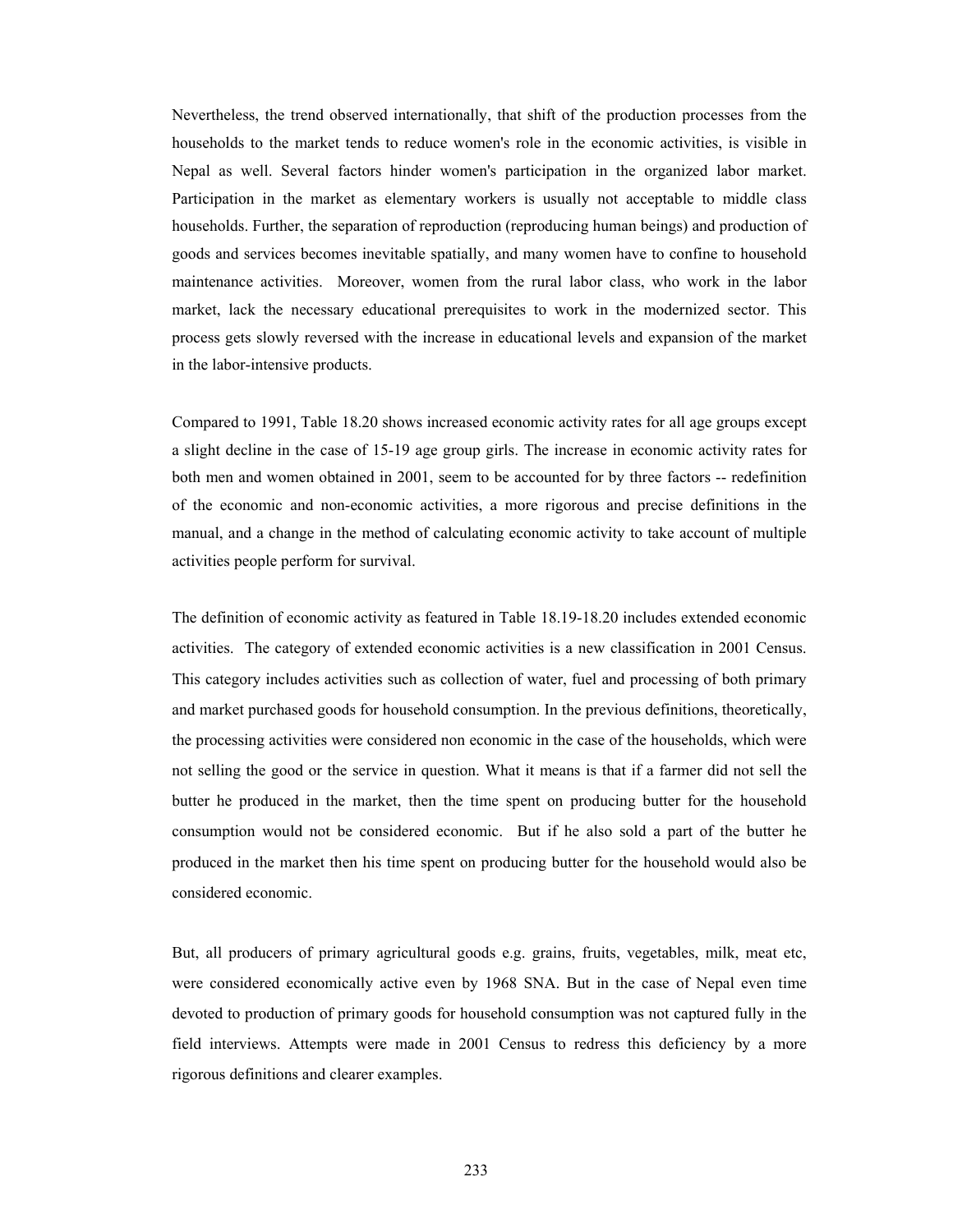|              | 1981                        |       |        |                                     | 1991  |        |                             | 2001 |        |  |
|--------------|-----------------------------|-------|--------|-------------------------------------|-------|--------|-----------------------------|------|--------|--|
| Age<br>Group | <b>Both</b><br><b>Sexes</b> | Male  | Female | <b>Both</b><br>Male<br><b>Sexes</b> |       | Female | <b>Both</b><br><b>Sexes</b> | Male | Female |  |
| $10 - 14$    | 56.9                        | 61.3  | 51.9   | 22.9                                | 18.1  | 28.0   | 28.8                        | 27.3 | 30.4   |  |
| $15-19$      | 60.7                        | 69.2  | 51.3   | 49.1                                | 49.2  | 49.0   | 48.9                        | 49.7 | 48.1   |  |
| 20-24        | 66.1                        | 86.3  | 47.6   | 66.0                                | 80.0  | 54.1   | 68.7                        | 76.9 | 61.5   |  |
| $25 - 29$    | 68.7                        | 93.4  | 44.9   | 72.0                                | 92.3  | 53.9   | 78.2                        | 91.9 | 65.7   |  |
| $30 - 34$    | 68.2                        | 95.3  | 43.3   | 73.6                                | 95.2  | 53.8   | 81.8                        | 96.6 | 67.8   |  |
| 35-39        | 70.8                        | 95.8  | 44.1   | 75.3                                | 95.9  | 54.5   | 83.3                        | 97.4 | 69.3   |  |
| 40-44        | 70.4                        | 96.0  | 44.1   | 74.3                                | 95.5  | 54.1   | 83.4                        | 97.1 | 69.9   |  |
| 45-49        | 72.3                        | 96.4  | 44.7   | 73.8                                | 94.7  | 52.1   | 83.3                        | 96.8 | 69.4   |  |
| 50-54        | 71.2                        | 94.3  | 44.9   | 70.4                                | 91.7  | 48.0   | 80.8                        | 94.5 | 66.4   |  |
| 55-59        | 69.9                        | 92.2  | 43.3   | 66.6                                | 88.2  | 41.5   | 77.5                        | 91.4 | 62.0   |  |
| 60-64        | 62.5                        | 83.3  | 39.9   | 45.7                                | 66.2  | 25.4   | 67.2                        | 81.9 | 52.3   |  |
| $65+$        | 52.9                        | 68.7  | 35.0   | 26.7                                | 40.0  | 12.8   | 47.1                        | 59.7 | 34.3   |  |
|              |                             |       |        |                                     |       |        |                             |      |        |  |
| <b>Nepal</b> | 65.1                        | 83.2  | 46.2   | 56.6                                | 68.2  | 45.2   | 63.4                        | 71.7 | 55.3   |  |
| Urban        | 54.90                       | 74.86 | 31.48  | 40.76                               | 59.44 | 20.34  | 52.2                        | 65.5 | 38.0   |  |
| Rural        | 65.85                       | 83.77 | 47.19  | 58.76                               | 69.78 | 48.10  | 65.4                        | 72.8 | 58.3   |  |

**Table 18.19 : Age specific economic activity rate by sex 1981-2001.** 

Source : CBS, National Report on Census 2001, Vol. II, Table 25

Further, in the previous Censuses, people were asked to declare their occupation and place of work only if they had already declared themselves performing activities falling in the economic category. For example if women or full time students declared themselves as house wives or students, then they were automatically excluded from the economically active category. In 2001 Census, irrespective of the responses to the preliminary question as to the kind of work they did, all people above 10 years of age were asked to describe the kind of work they performed.

In Table 25 in Volume II of the National Census Report (2001) all those who performed any of the economic activities for at least one hour a day or looked for work in a similar period are defined as economically active, irrespective of whether they had declared themselves as students, housewives, sick or old etc. Because of this, people describing themselves as full time students or house wives could also fall in the category of economically active, if they performed any one of the economic activities for at least one hour a day or more for any time during the reference year. Their responses to the previous question as to what they did most of the time during the year preceding the Census has no relationship to tabulations in this table. In the1991 Census also it was enough to declare that they performed activities defined as economic any time in the preceding year. But in 1991 Census, the definition of economic active and not active, did not allow for a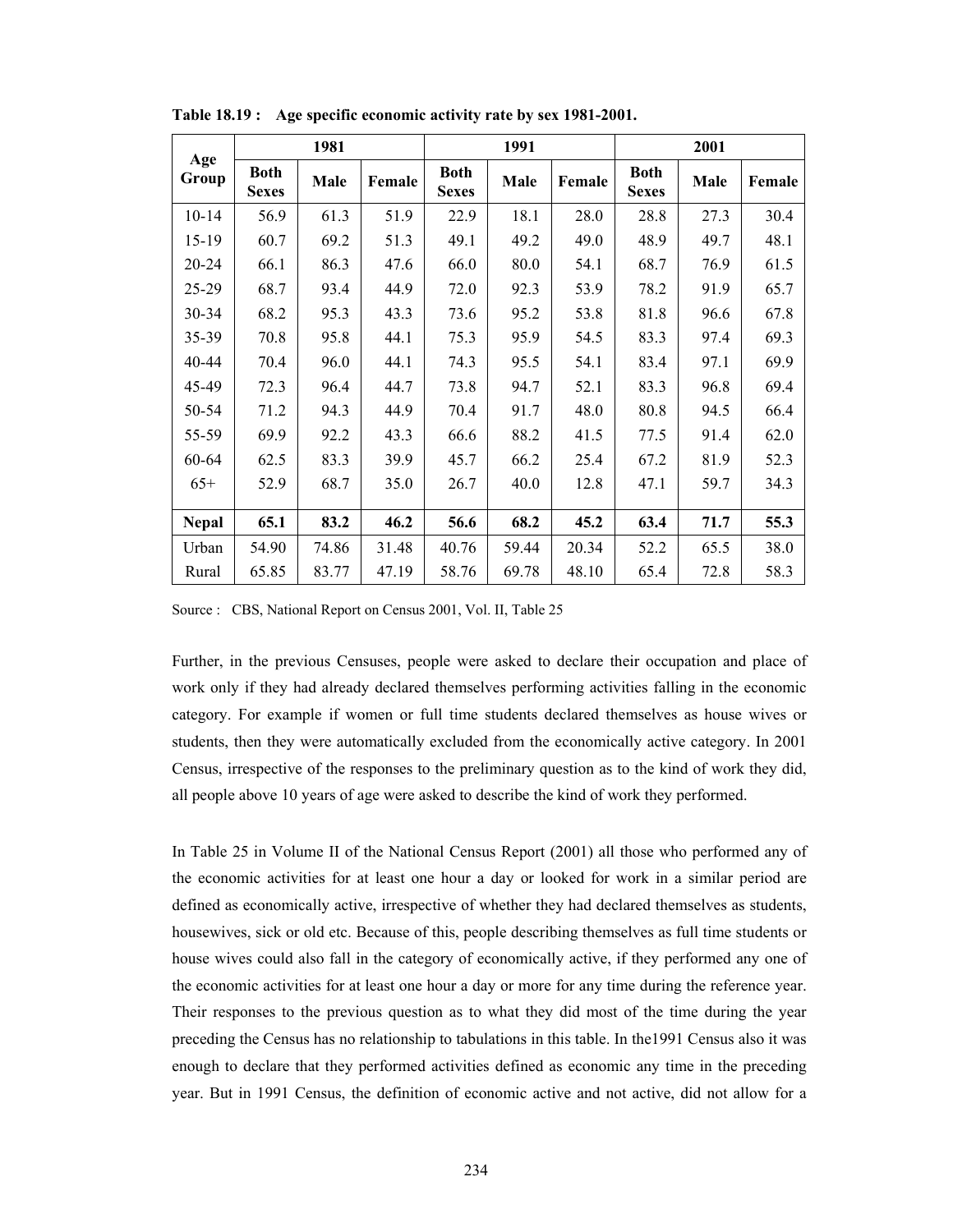person to be a student/ housewife and also economically active at the same time. Those looking for work were not included as economically active either. In 1981 Census a person had to have performed economic activities at least eight months in the year to fall in the category of economically active.

Due to all above factors there could be a large difference between the economic activity rates obtained by applying 1991and 2001 definitions. The difference could be much larger for women than for men. For such a comparative analysis further reprocessing of the 2001 Census data is required.

The reform in all three directions, capturing extended economic activities mostly performed by women and children, which were not captured before, taking account of multiple economic activities which is a better reflection of reality of subsistence economies, and more rigorous and clearer definitions are positive from a gender perspective, because with these reforms the statistics on economic and non-economic activity rates reflect women's realities much better. They contribute to making women's work visible. This fact can be illustrated partially by a comparison of Tables 18.19 and 18.20.

Table 18.20 below, constructed on the basis of Table 23 in the Volume II of the 2001 National Population Report, records responses to the question on what a person did most of the time during the year preceding the Census. This tabulation is based on the principal of exclusivity, either one is performing economic activity or other activity most of the time. They are economically active (performing usually home-based agricultural or non-agricultural activities, wage work or seeking employment), home-makers or students or other inactive. As discussed above, in Tables 18.18- 8.19 all those, who performed any of the economic activity at least for one hour for any time in the reference year, were classified as economically active.

Asking people to say what they did most of the time seems to lead to underestimation of economic activity rates for all age groups of men and women. But such underestimation seems to be much larger for 10-19 age children (about 20 percentage points) and women in general. While the difference in the case of men is of about 8 percentage points, in the case of women it is 17.6 percentage points. Therefore for a realistic evaluation of women's work in general it is necessary to ask more detailed questions and to look at their total work and not only their perceived economic work.

A substantial proportion of women are confined to household work due to social and reproductive reasons. Even if the home-making activities, such as household maintenance and child-care, do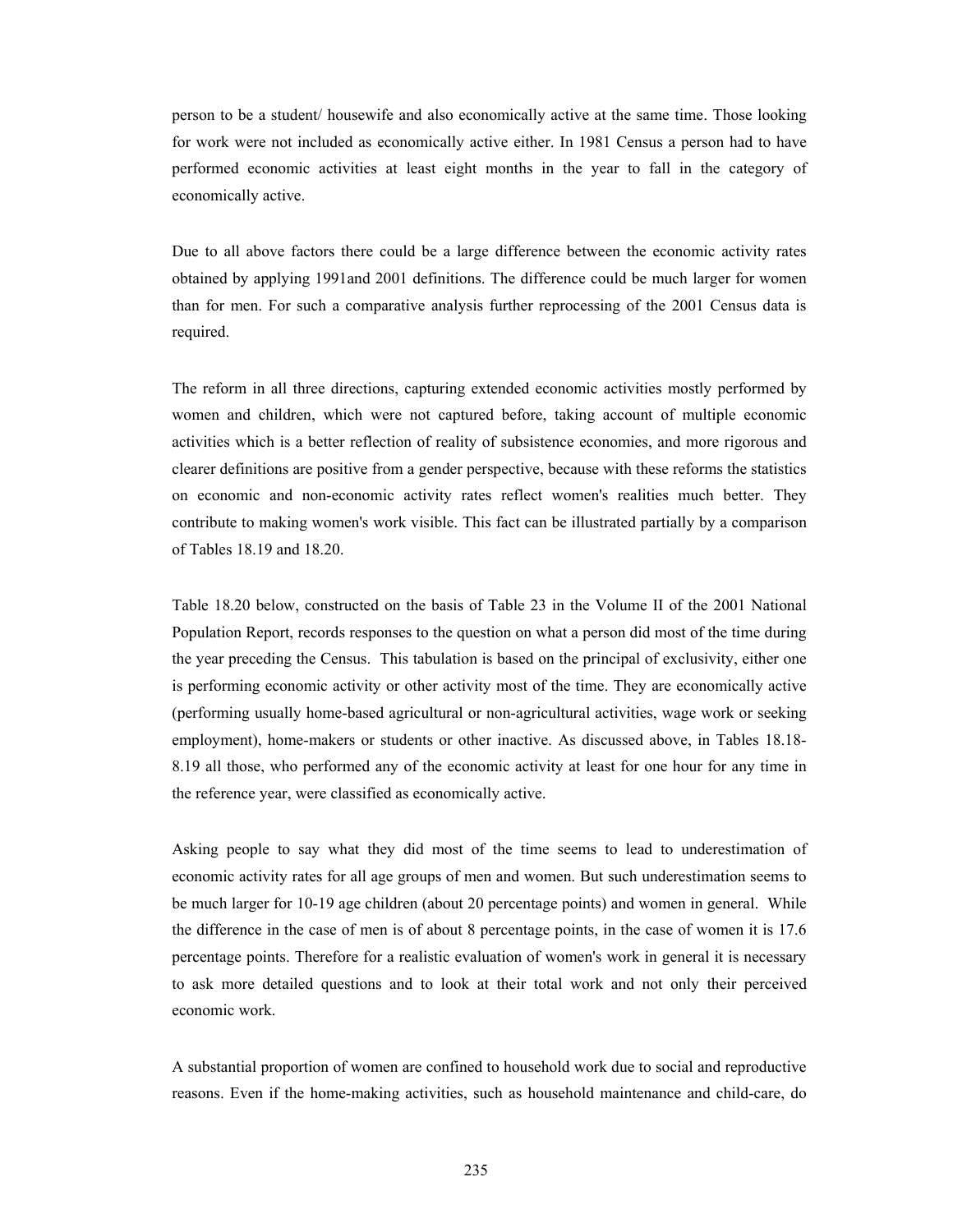not fall within the production boundary defined by the SNA currently, such activities nevertheless are necessary for human reproduction and no economy can survive without them. Therefore a comparison of working and not-working population is also useful for an analysis of livelihood patterns, which is presented in table 18.20 below. .

|              |                            | Male                      |              |              |                           | Female    |              |              |
|--------------|----------------------------|---------------------------|--------------|--------------|---------------------------|-----------|--------------|--------------|
| Age          |                            | <b>Usually Performing</b> | Home         |              | <b>Usually Performing</b> |           | Home         |              |
| Group        | Eco.                       | Ext.                      | <b>Maker</b> | <b>Total</b> | Eco.                      | Ext. Eco. | <b>Maker</b> | <b>Total</b> |
|              | <b>Activity</b>            | Eco.                      |              |              | <b>Activity</b>           |           |              |              |
| $10 - 14$    | 8.6                        | 1.3                       | 2.2          | 12.1         | 9.8                       | 3.0       | 9.6          | 22.4         |
| $15-19$      | 35.4                       | 1.5                       | 1.7          | 38.6         | 28.9                      | 5.3       | 20.1         | 54.3         |
| 20-24        | 70.0                       | 1.4                       | 1.4          | 72.8         | 44.2                      | 7.0       | 34.6         | 85.8         |
| 25-29        | 88.1                       | 1.3                       | 1.2          | 90.6         | 48.9                      | 7.4       | 39.1         | 95.4         |
| 30-34        | 93.8                       | 1.2                       | 1.0          | 96.0         | 51.5                      | 7.3       | 38.0         | 96.8         |
| 35-39        | 94.8                       | 1.2                       | 0.9          | 96.9         | 53.1                      | 7.4       | 36.7         | 97.2         |
| 40-44        | 94.7                       | 1.2                       | 0.9          | 96.8         | 53.7                      | 7.4       | 35.8         | 96.9         |
| 45-49        | 94.4                       | 1.2                       | 0.9          | 96.5         | 52.9                      | 7.6       | 35.8         | 96.3         |
| 50-54        | 91.8                       | 1.4                       | 1.1          | 94.3         | 49.9                      | 7.7       | 35.1         | 92.7         |
| 55-59        | 88.2                       | 1.6                       | 1.5          | 91.3         | 45.1                      | 7.4       | 35.5         | 88.0         |
| 60-64        | 77.3                       | 1.9                       | 2.3          | 81.5         | 35.9                      | 6.6       | 30.5         | 73.0         |
| $65+$        | 52.9                       | 2.1                       | 3.0          | 58.0         | 20.3                      | 4.5       | 21.7         | 46.5         |
| <b>Nepal</b> | 63.5                       | 1.4                       | 1.6          | 66.5         | 37.7                      | 6.1       | 28.6         | 72.4         |
|              | <b>Development Regions</b> |                           |              |              |                           |           |              |              |
| <b>EDR</b>   | 64.3                       | 1.3                       | 1.1          | 66.7         | 37.1                      | 6.3       | 27.9         | 71.3         |
| <b>CDR</b>   | 64.9                       | 1.2                       | 1.8          | 67.9         | 31.0                      | 5.2       | 36.9         | 73.1         |
| <b>WDR</b>   | 60.0                       | 1.4                       | 1.3          | 62.7         | 43.2                      | 5.5       | 21.6         | 70.3         |
| <b>MWDR</b>  | 64.3                       | 1.8                       | 1.7          | 67.8         | 38.9                      | 9.0       | 27.2         | 75.1         |
| <b>FWDR</b>  | 61.8                       | 2.0                       | 2.0          | 65.8         | 50.5                      | 7.4       | 17.1         | 75.0         |

**Table 18.20 : Male/female proportion of workers, 2001.** 

Table 18.20 presents a picture of working population, irrespective of the kind of work they do. Any person engaged solely in home-making is also considered working. Work is defined as an activity, which a second person can do for you, for example cooking, taking care of children, cleaning, washing, for example all activities in the household maintenance and child-care. Only activities, which a second person can not do for you, for example sleeping, taking care of your own person, watching TV, study etc are excluded from the definition of work. . By this definition of work, more than 90 percent of men and women in the 25-54 age group are working, the difference is only in the kind of work they do. Overall and among most age-cohorts larger proportions of women are working than men.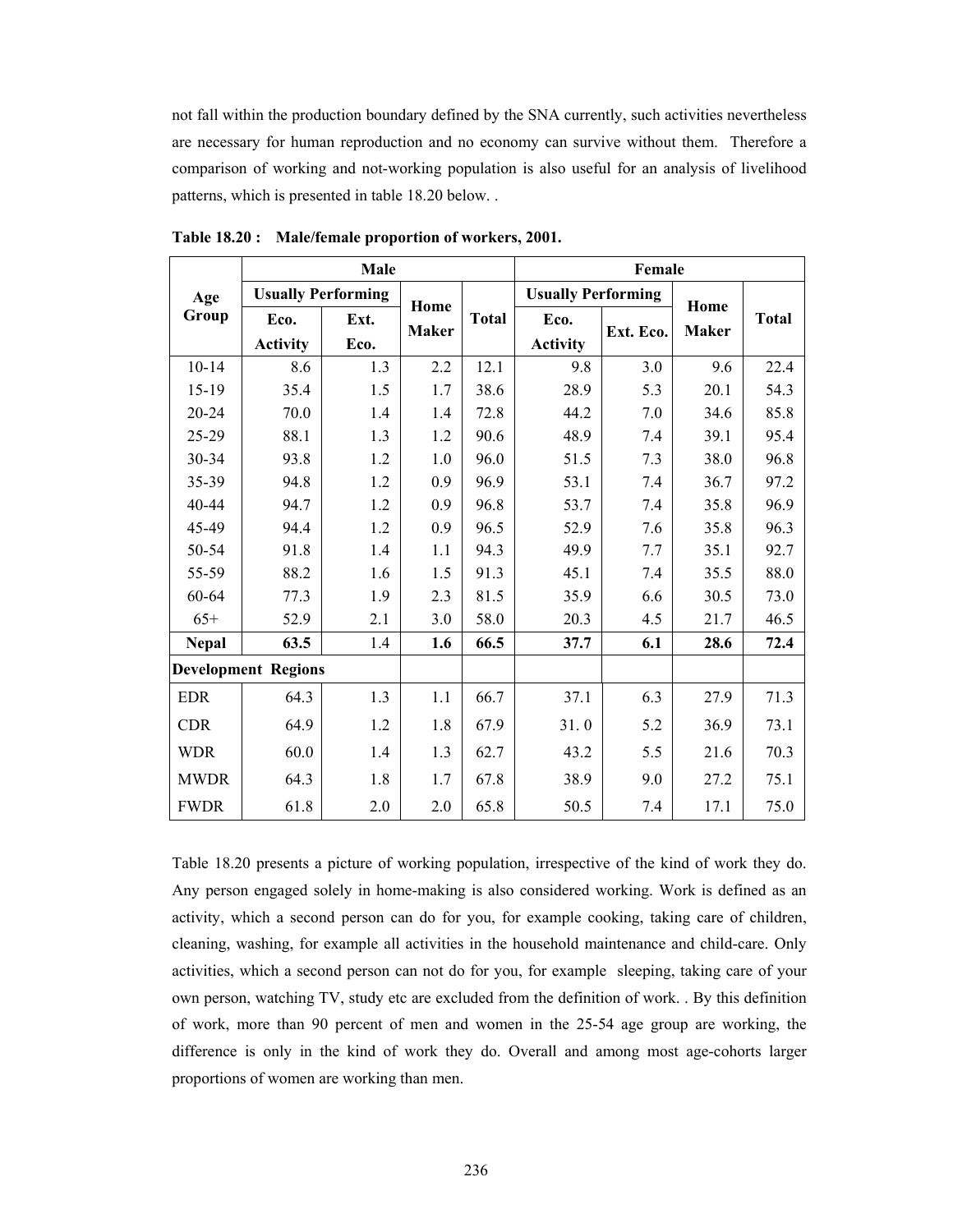In the 10-24 age group larger proportion of women are working then men. While 22 percent of girls of 10-14 ages are working, only 12 percent of boys in the similar age group work. In the 15- 24 age cohort, larger proportion of girls are working than boys, and more than half of them are engaged in economic activity. Among all age cohorts, larger proportion of women perform economic plus extended economic activities than just home-making.

In all development regions, larger proportion of women than men works. The Central Development Region has the largest proportion of women performing only household activities

#### **18.6.1 Industrial and Occupational Distribution of the Labor Force**

Nepal's labor force is still concentrated in agriculture. Slightly more than 60 percent of the economically active men and nearly 73 percent of economically active women are still engaged in agriculture. This proportion is much lower in 2001 than in 1991 both for men and women. The increase in non-agricultural employment has been slightly higher for women than for men. While men's engagement in the non-agricultural sector has increased by about 16 percentage points, women's engagement in this sector has increased by about 18 percentage points (Table 18.21).

Proportion of women in the non-agricultural work force has increased to 34 percent from 20 percent in 1991(Table 18.22). Women workers proportion has increased in all sectors. Nevertheless, women's concentration in agriculture is still more than that of men. Women constitute 48 percent of the labor force in agriculture. In the non-agricultural sector, the largest proportionate increases have been in electricity, gas and water, manufacturing and trade and related services. The large increase in the proportion of women in the electricity, gas and water sector from 6.4 percent to almost 78 percent, however, is because household level collectors of water and fuel have been counted as economically active in 2001 Census and included in this category. To make it comparable to earlier censuses, some data reprocessing is required.

Development of major export industries, such as carpet, garments, and woolen goods, has opened new avenues of formal employment for women. Increased tourism and hotels have increased women's engagement in trade and related services. However, one should be aware that this increase once again in sectors like services could be due to better definitions of economic activity to include road side tea stalls, village level guest houses, pubs etc and taking account of the multiple activities people have to perform for survival in developing countries. Women in Nepal have always minded the shops, but previously they could have declared themselves as housewives.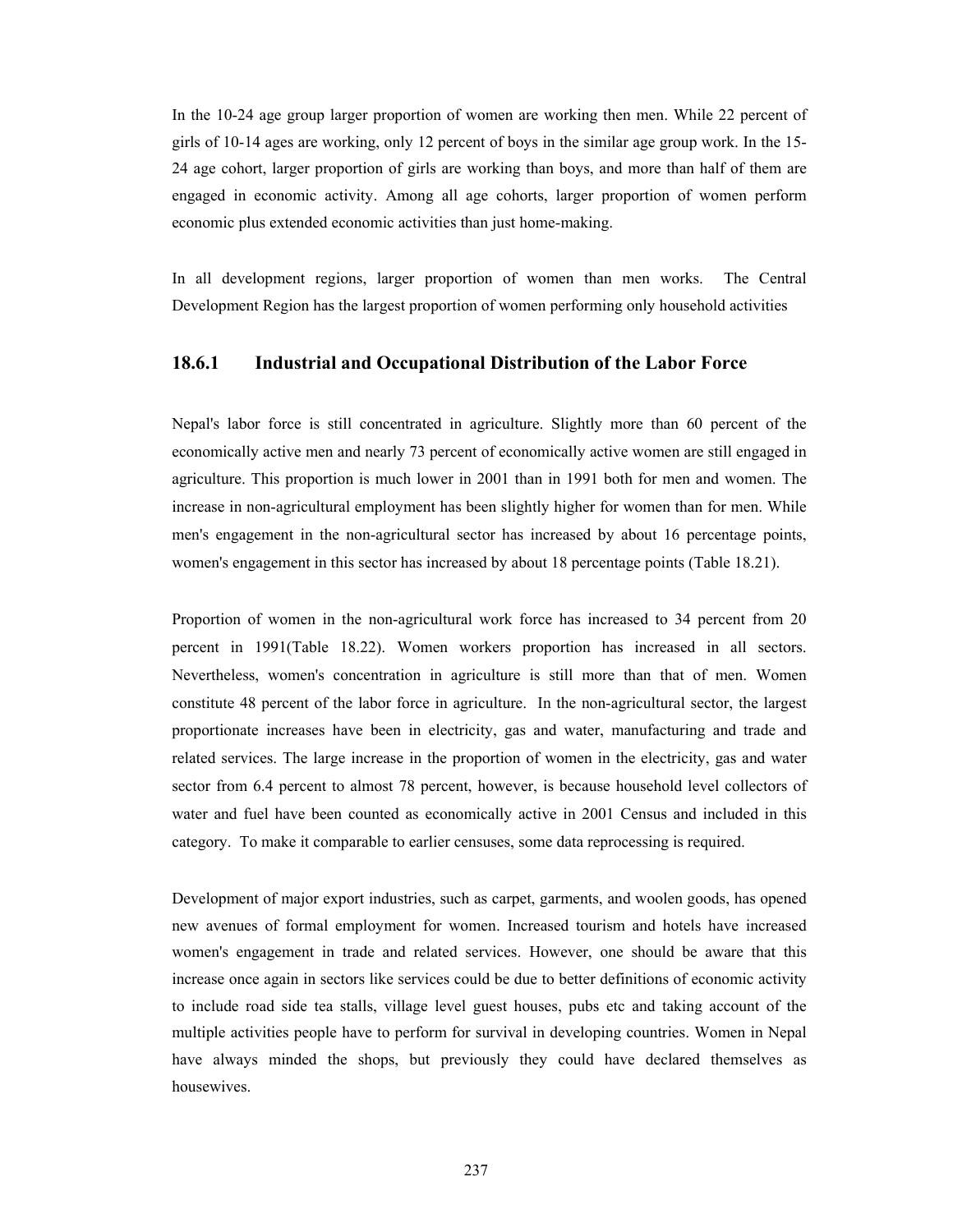|                                           |              | 1981  |        |              | 1991  |        | 2001         |       |        |
|-------------------------------------------|--------------|-------|--------|--------------|-------|--------|--------------|-------|--------|
| <b>Industry</b>                           | <b>Total</b> | Male  | Female | <b>Total</b> | Male  | Female | <b>Total</b> | Male  | Female |
| <b>Agriculture and Forestry</b>           | 91.2         | 88.7  | 95.8   | 81.2         | 74.9  | 90.5   | 65.7         | 60.2  | 72.8   |
| Non-Agriculture                           | 7.0          | 9.2   | 2.9    | 17.8         | 23.8  | 8.9    | 34.1         | 39.5  | 27.0   |
| Of Which:                                 |              |       |        |              |       |        |              |       |        |
| Mining and Quarrying                      | 0.0          | 0.0   | 0.0    | 0.0          | 0.0   | 0.0    | 0.2          | 0.2   | 0.1    |
| Manufacturing and recycling               | 5.0          | 0.6   | 0.2    | 2.0          | 2.6   | 1.2    | 8.8          | 8.1   | 9.7    |
| Electricity, gas and Water supply         | 0.0          | 0.1   | 0.0    | 0.2          | 0.3   | 0.0    | 1.5          | 0.6   | 2.7    |
| Construction                              | 0.0          | 0.0   | 0.0    | 0.5          | 0.7   | 0.1    | 2.9          | 4.2   | 1.2    |
| Trade and Services                        | 1.6          | 2.1   | 0.7    | 3.5          | 4.5   | 2.0    | 9.9          | 10.7  | 9.0    |
| Of which:                                 |              |       |        |              |       |        |              |       |        |
| Wholesale and retail trade                |              |       |        |              |       |        | 8.7          | 9.3   | 8.0    |
| Hotels and restaurants                    |              |       |        |              |       |        | 1.2          | 1.4   | 1.0    |
| Transport, storage $&$ communications     | 0.1          | 0.2   | 0.0    | 0.7          | 1.1   | 0.1    | 1.6          | 2.8   | 0.1    |
| Finance & Business services               | 0.1          | 0.2   | 0.0    | 0.3          | 0.4   | 0.1    | 0.8          | 1.2   | 0.3    |
| Of which:                                 |              |       |        |              |       |        |              |       |        |
| Financial intermediation                  |              |       |        |              |       |        | 0.5          | 0.7   | 0.2    |
| Real state, renting and business          |              |       |        |              |       |        | 0.3          | 0.5   | 0.1    |
| Community, social & personal services     | 4.6          | 6.0   | 1.9    | 10.3         | 13.6  | 5.3    | 8.3          | 11.7  | 3.9    |
| Of Which:                                 |              |       |        |              |       |        |              |       |        |
| Public administration and social security |              |       |        |              |       |        | 3.0          | 4.7   | 0.8    |
| Education                                 |              |       |        |              |       |        | 2.3          | 3.0   | 1.4    |
| Health and social work                    |              |       |        |              |       |        | 0.6          | 0.8   | 0.4    |
| Other comm., social $&$ personal service  |              |       |        |              |       |        | 0.7          | 1.1   | 0.2    |
| Private households                        |              |       |        |              |       |        | 1.1          | 1.1   | 1.0    |
| Extra-territorial Organ. & bodies         |              |       |        |              |       |        | 0.6          | 1.0   | 0.1    |
| Not Stated (+others for 1981& 1991)       | 1.6          | 1.4   |        | 2.2          | 0.6   |        | 0.2          | 0.2   | 0.2    |
| <b>Total</b>                              | 100.0        | 100.0 | 100.0  | 100.0        | 100.0 | 100.0  | 100.0        | 100.0 | 100.0  |

**Table 18.21 : Distribution of economically active population by industry,(1981- 2001).**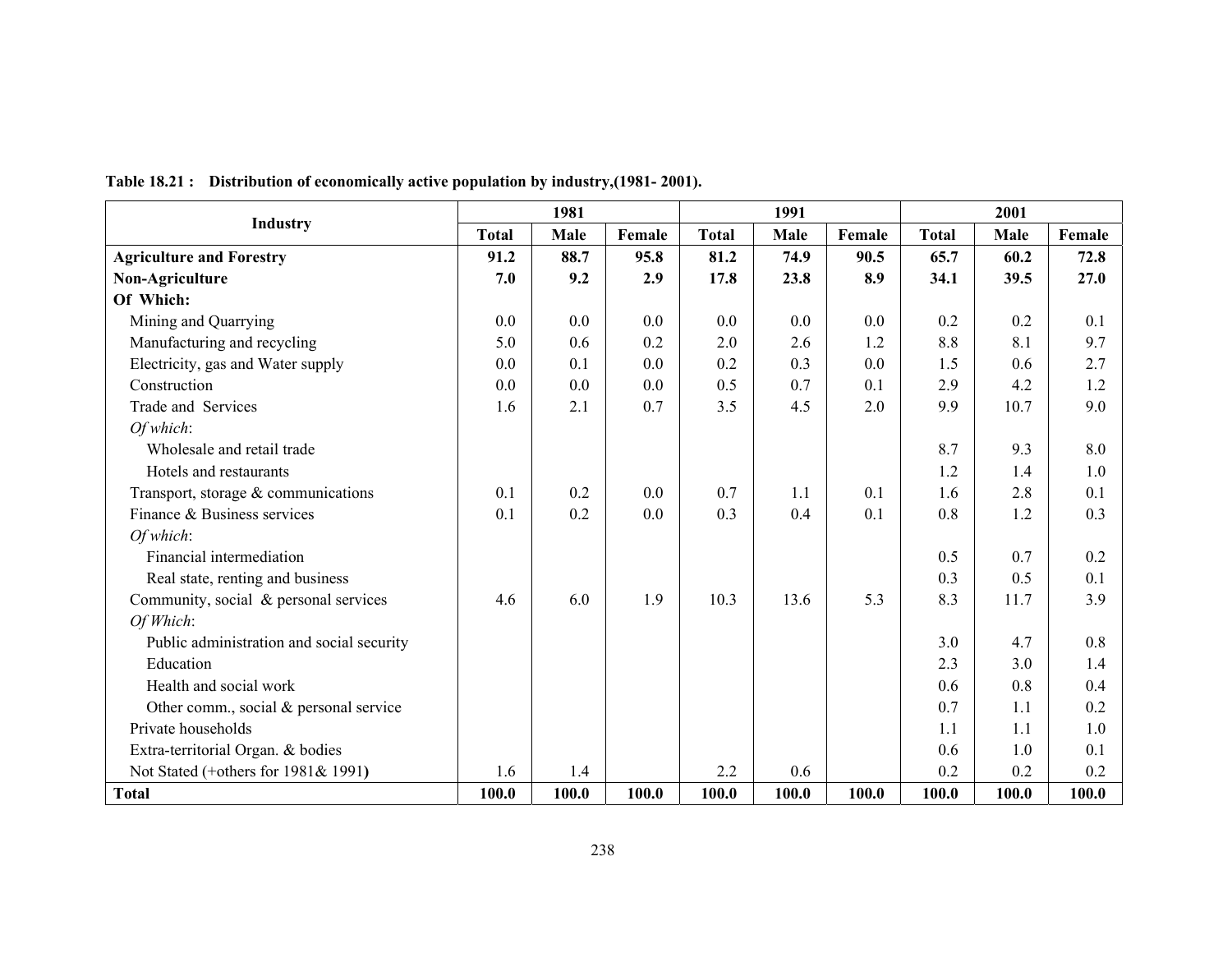|                                           | 1981   | 1991   | 2001   |
|-------------------------------------------|--------|--------|--------|
| <b>Industry</b>                           | Female | Female | Female |
| <b>Agriculture and Forestry</b>           | 36.4   | 45.0   | 48.1   |
| Non-Agriculture                           | 14.3   | 20.2   | 34.3   |
| Of Which:                                 |        |        |        |
| Mining and Quarrying                      | 26.7   | 20.6   | 35.6   |
| Manufacturing and recycling               | 14.9   | 22.9   | 47.6   |
| Electricity, gas and Water supply         | 4.9    | 6.4    | 77.6   |
| Construction                              | 5.9    | 10.9   | 17.8   |
| Trade and Services                        | 15     | 23.7   | 39.0   |
| Of which:                                 |        |        |        |
| Wholesale and retail trade                |        |        | 39.6   |
| Hotels and restaurants                    |        |        | 34.5   |
| Transport, storage & communications       | 4.6    | 3.9    | 3.6    |
| Finance & Business services               | 10.2   | 13.4   | 14.2   |
| Financial intermediation                  |        |        | 14.6   |
| Of which:                                 |        |        |        |
| Real state, renting and business          |        |        | 13.6   |
| Community, social & personal services     | 14.5   | 21     | 20.5   |
| Of Which:                                 |        |        |        |
| Public administration and social security |        |        | 11.8   |
| Education                                 |        |        | 26.0   |
| Health and social work                    |        |        | 29.4   |
| Other comm., social $&$ personal service  |        |        | 14.6   |
| Private households                        |        |        | 40.2   |
| Extra-territorial Organ. & bodies         |        |        | 6.3    |
| <b>Total</b>                              | 34.6   | 40.4   | 43.4   |

**Table 18.22 : Female proportion (male + female =100) in labor force by industry (1981- 2001).** 

# **Table 18.23 : Female proportion in labor force by development regions and by major industry 2001**

|                | <b>Agriculture</b> | <b>Non-Agriculture</b> |               |       |  |  |  |  |
|----------------|--------------------|------------------------|---------------|-------|--|--|--|--|
| <b>Regions</b> | & Related          | <b>Total</b>           | Manufacturing | Other |  |  |  |  |
| Eastern        | 46.2               | 36.4                   | 46.1          | 33.3  |  |  |  |  |
| Central        | 42.6               | 29.5                   | 42.5          | 24.6  |  |  |  |  |
| Western        | 54.5               | 38.4                   | 50.7          | 34.2  |  |  |  |  |
| Mid Western    | 47.9               | 39.9                   | 56.4          | 34.0  |  |  |  |  |
| Far Western    | 53.8               | 34.7                   | 57.7          | 27.3  |  |  |  |  |
|                |                    |                        |               |       |  |  |  |  |
| <b>Nepal</b>   | 48.1               | 34.4                   | 47.4          | 29.7  |  |  |  |  |
| Urban          | 5.8                | 19.4                   | 15.9          | 21.3  |  |  |  |  |
| Rural          | 94.2               | 80.6                   | 84.1          | 78.7  |  |  |  |  |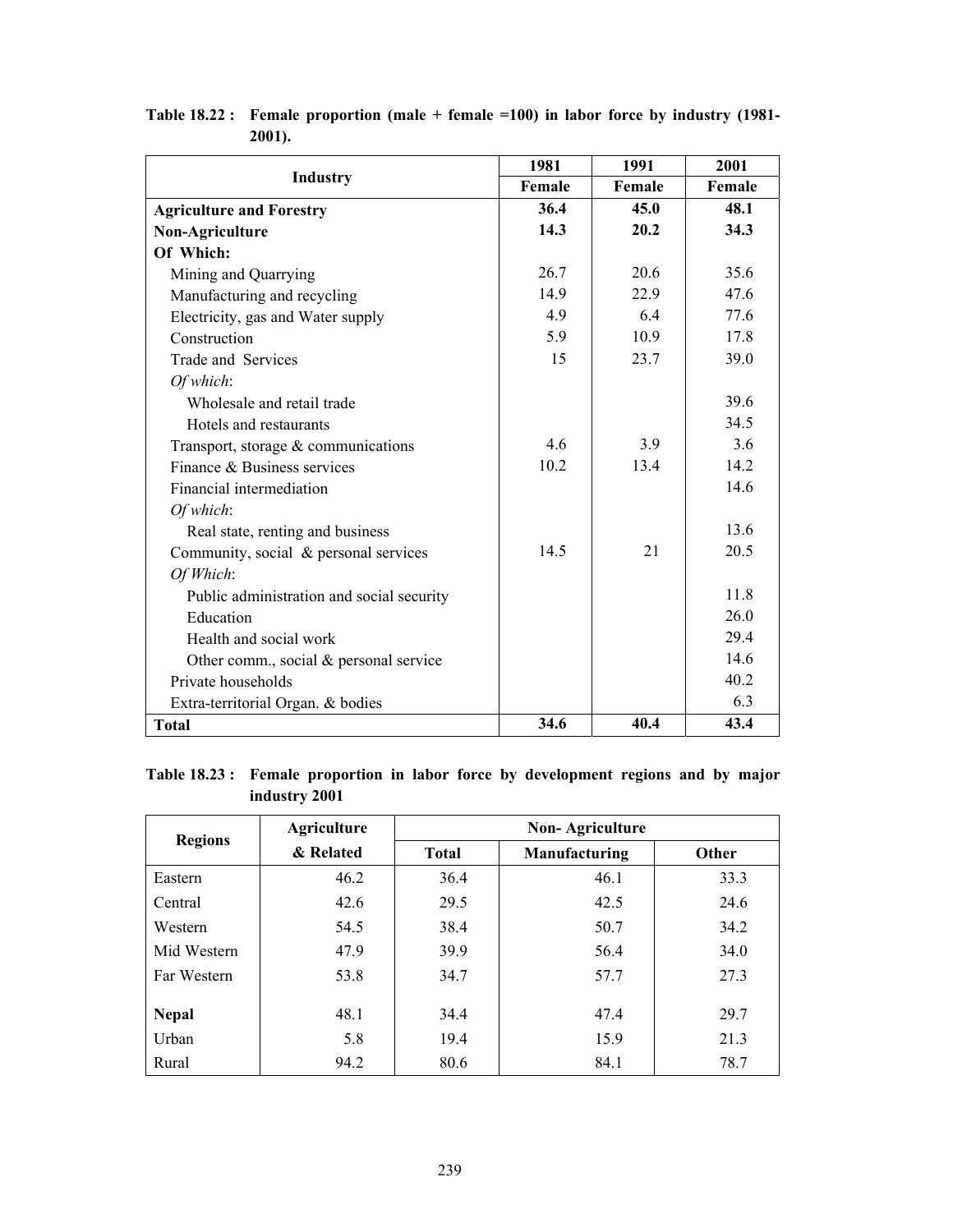Women constitute only 5.8 percent in agricultural labor force in urban areas, while they constitute 94 percent in rural areas. This is probably because urban agriculture is more commercialized. In all development regions women are concentrated in the agriculture and manufacturing among the non-agricultural sectors.

For an evaluation of women's comparative status, the occupational distribution is more relevant than industrial distribution. Because the industrial distribution captures only where people are working, not the positions in which they are working. The occupational distribution, on the other hand, tells the story as to in what positions people are working. However, one difficulty in this evaluation is presented by the fact that 2001 Census uses new definition of occupational classification, than what was used in the earlier censuses. An attempt has been made in Tables 25 and 26 to match the old and new classifications to certain extent. But this exercise is still far from complete and the following discussions take that into account.

Figures in Table 18.24 on the occupational distribution of labor force, show that the pattern of women's employment is changing only slowly. In the 2001 occupational classification agricultural labor force has been divided in two categories- skilled and semi-skilled and elementary workers. The group includes most of the farmers farming their own or rented land, while the casual wage workers are classified as elementary workers. In terms of proportionate distribution the largest gains in the non-agricultural sector have been in the category of production workers, both for the men and women. Among the production workers, women constitute 44 percent (Table 18.25). Even among the production workers, they are relatively concentrated more among the elementary workers. Smaller surveys also confirm that in the manufacturing sector, women are concentrated at low paying and low capital intensive jobs (For example, GDS\FES, 1997). Here also, it should be noted that manual workers and even street venders have been included in the category of elementary workers, while earlier they were included largely in the shop keeper and trader category. Also water collectors at the household level are included in the category of elementary workers. Therefore, for a proper evaluation of occupational progress of women all these issues need to be investigated in more detail, which involves data reprocessing.

Women still constitute miniscule proportion among administrative, technical and professional, and clerical worker categories. They constitute only about 14 percent among the administrative workers, i.e., among the senior officers, legislators and managers and 19 percent among the professionals and technicians, which comprises, teachers, trained nurses, doctors, engineers, professors etc. The increase in women's proportion in this group by 4 percentage point indicates a positive trend, reversing the decreasing trend observed in 1991 compared to 1981.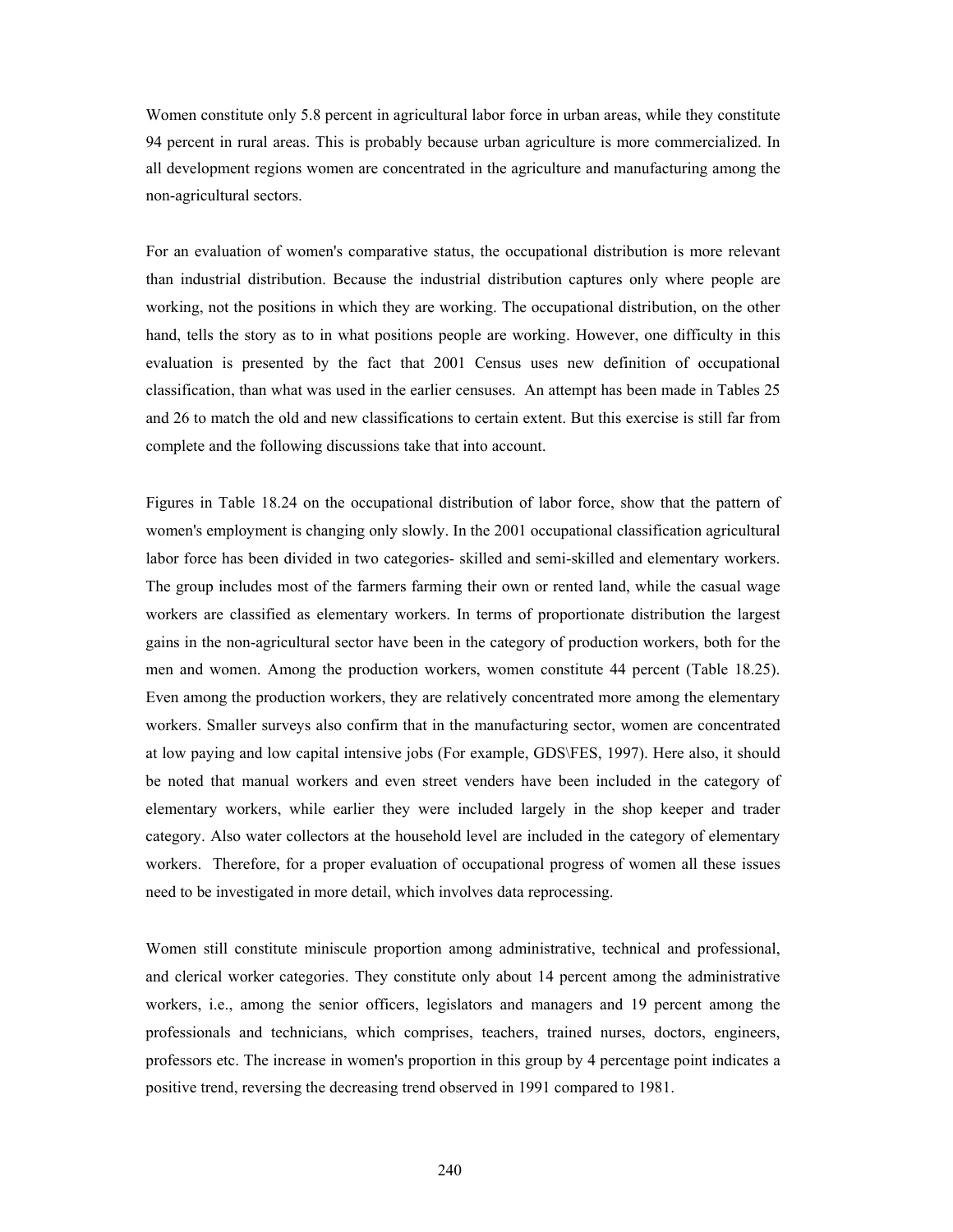|                                                              | 1981         |       |        |              | 1991  |        |              | 2001  |        |  |
|--------------------------------------------------------------|--------------|-------|--------|--------------|-------|--------|--------------|-------|--------|--|
| Occupations                                                  | <b>Total</b> | Male  | Female | <b>Total</b> | Male  | Female | <b>Total</b> | Male  | Female |  |
| Administrative Workers (Legislators, Senior Off. & Managers) | 0.1          | 0.1   | 0.0    | 0.3          | 0.5   | 0.1    | 0.6          | 0.9   | 0.2    |  |
| <b>Technicians and Associate Professionals</b>               | 0.9          | 1.2   | 0.5    | 1.8          | 2.5   | 0.7    | 4.2          | 5.9   | 1.9    |  |
| Of Which:                                                    |              |       |        |              |       |        |              |       |        |  |
| Professionals                                                |              |       |        |              |       |        | 2.5          | 3.3   | 1.3    |  |
| Technician & Associate Professionals                         |              |       |        |              |       |        | 1.7          | 2.6   | 0.6    |  |
| <b>Clerks or Office Assistants</b>                           | 0.7          | 1.0   | 0.1    | 1.1          | 1.6   | 0.3    | 2.0          | 3.1   | 0.6    |  |
| Service, Shop and Market Sales Workers                       | 1.5          | 1.9   | 0.6    | 9.2          | 11.7  | 5.5    | 7.9          | 10.5  | 4.5    |  |
| Agriculture, Forestry and Fishery Workers                    | 91.4         | 88.9  | 96.1   | 81.1         | 74.7  | 90.5   | 65.7         | 60.2  | 72.8   |  |
| Of Which:                                                    |              |       |        |              |       |        |              |       |        |  |
| Skilled and Semi-Skilled                                     |              |       |        |              |       |        | 59.6         | 53.4  | 67.7   |  |
| <b>Elementary Occupations</b>                                |              |       |        |              |       |        | 6.1          | 6.8   | 5.1    |  |
| <b>Production Workers</b>                                    | 3.1          | 3.9   | 1.7    | 4.2          | 5.8   | 2.0    | 19.5         | 19.3  | 19.8   |  |
| Of Which:                                                    |              |       |        |              |       |        |              |       |        |  |
| Craft and Related Workers                                    |              |       |        |              |       |        | 9.3          | 9.1   | 9.5    |  |
| Plant and Machine Operator & Assemblers                      |              |       |        |              |       |        | 1.4          | 2.2   | 0.4    |  |
| Elementary Occupations (Other than agriculture)              |              |       |        |              |       |        | 8.8          | 8.0   | 9.9    |  |
| Not Stated+ others for 1981 $&$ 1991)                        | 4.7          | 3.0   | 1.0    | 1.1          | 1.1   | 0.3    | 0.1          | 0.1   | 0.1    |  |
| Total                                                        | 100.0        | 100.0 | 100.0  | 100.0        | 100.0 | 100.0  | 100.0        | 100.0 | 100.0  |  |

**Table 18.24 : Distribution of economically active population by broad occupational groups (in percent).**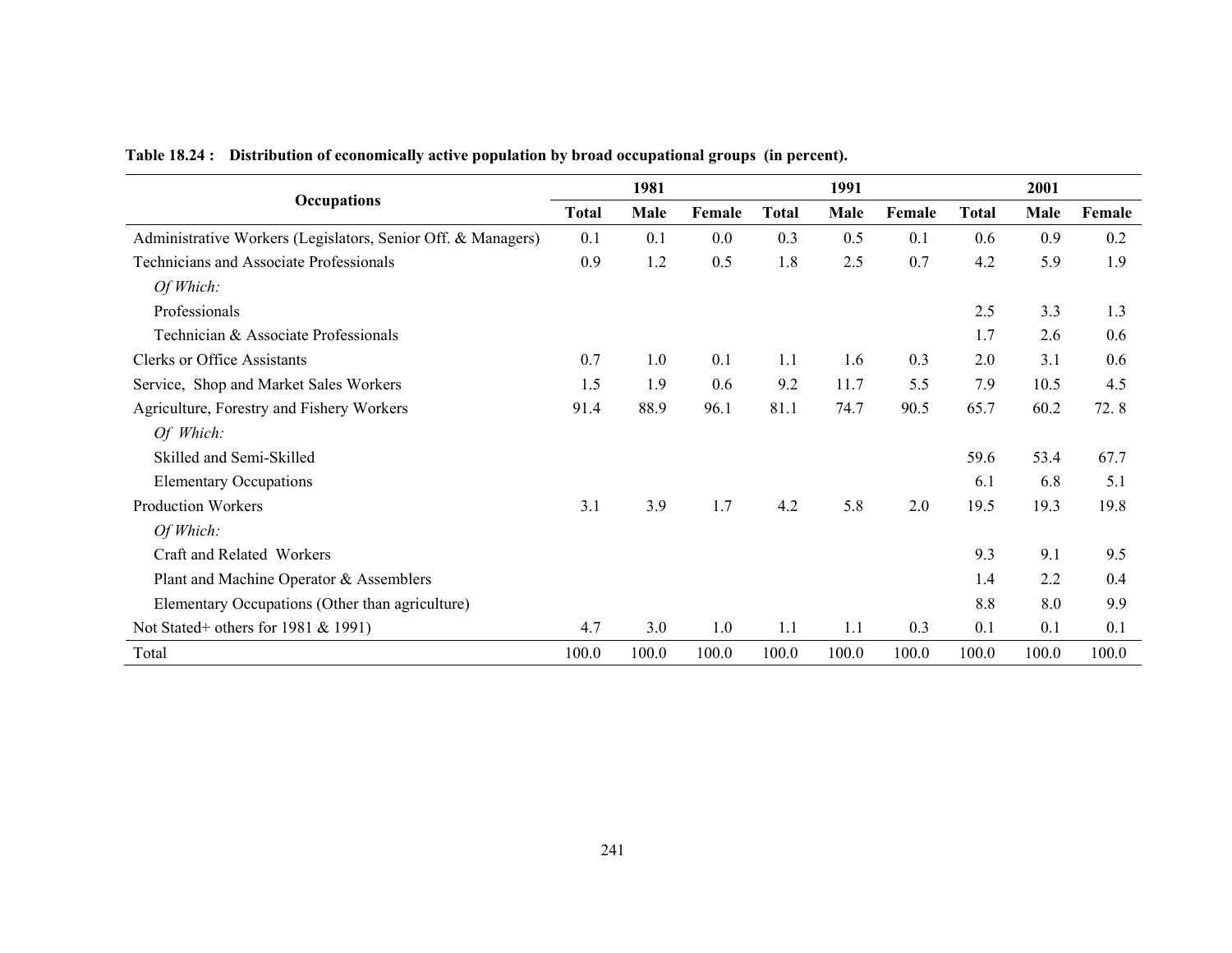But one should also note that among the professionals women constitute 23 percent, which is accounted for largely by inclusion of village health workers in this category. Among the clerical workers women's proportion is 12 percent.

| <b>Occupations</b>                                           | 1981 | 1991 | 2001 |
|--------------------------------------------------------------|------|------|------|
| Administrative Workers (Legislators, Senior Off. & Managers) | 6.6  | 9.3  | 13.8 |
| <b>Technicians and Associate Professionals</b>               | 16.6 | 15.1 | 19.0 |
| Of Which:                                                    |      |      |      |
| Professionals                                                |      |      | 23.3 |
| Technician & Associate Professionals                         |      |      | 14.4 |
| Clerks or Office Assistants                                  | 5.8  | 10.0 | 12.8 |
| Service, Shop and Market Sales Workers                       | 14.6 | 23.9 | 24.7 |
| Agriculture, Forestry and Fishery Workers                    | 36.4 | 45.1 | 48.1 |
| Of Which:                                                    |      |      |      |
| Skilled and Semi-Skilled                                     |      |      | 49.3 |
| <b>Elementary Occupations</b>                                |      |      | 36.4 |
| <b>Production Workers</b>                                    | 19.2 | 15.8 | 44.1 |
| Of Which:                                                    |      |      |      |
| Craft and Related Workers                                    |      |      | 44.6 |
| Plant and Machine Operator & Assemblers                      |      |      | 13.0 |
| Elementary Occupations (Other than agriculture)              |      |      | 48.6 |
| Not Stated / Others                                          | 15.1 | 35.9 | 50.9 |
| Total                                                        | 34.6 | 40.4 | 43.2 |

**Table 18.25 : Female proportion in labor force by occupation (1981- 2001).** 

## **18.6.2 Employment Status**

As to the kind of employment, an overwhelming majority of economically active population, both men and women, is still self-employed (Table 18.26), including family labor. Sixty-two percent of men and nearly 84 percent of women are in self-employment and family labor. This shows low proportion of commercialization of the labor market and low employment opportunities in the organized sector. As per these figures, wage employment opportunities had expanded much faster for both women and men during the eighties than during the nineties. This figure however must have also been affected by inclusion of extended economic activities, which includes water and fuel collection and food processing for household use in self-employment. The proportion of employees (wage workers) has remained almost constant for women since, 1991, in-spite of the expansion of carpet and garment exports. For men it has increased by about 6 percentage points.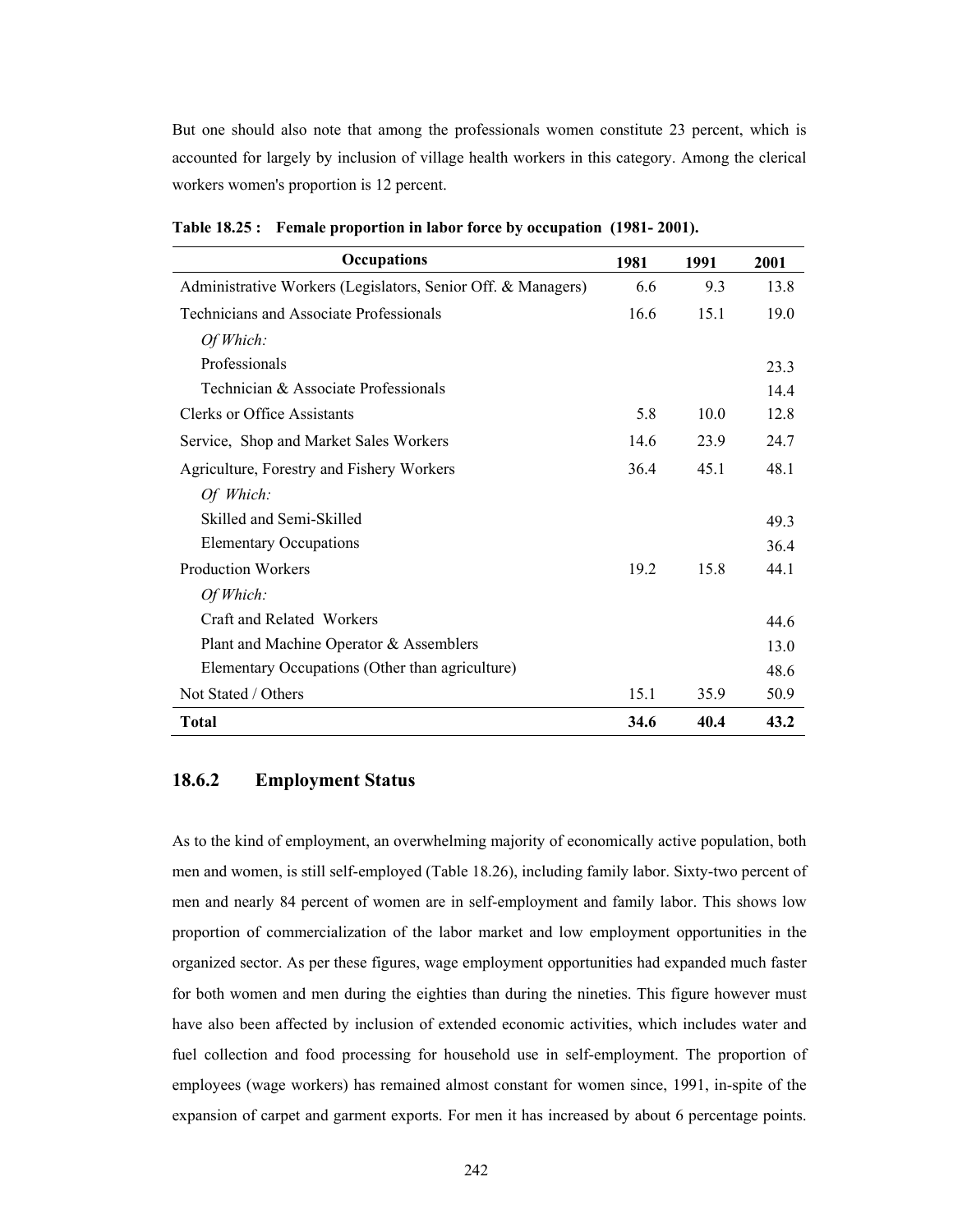Women's proportion in the wage labor is lowest compared to other categories in employment status. Even among the employers women constitute 41 percent

| <b>Employment Status</b>   | Male  |       |       |       | $F%$ in<br>Total |       |      |
|----------------------------|-------|-------|-------|-------|------------------|-------|------|
|                            | 1981  | 1991  | 2001  | 1981  | 1991             | 2001  | 2001 |
| Employer                   | 0.9   | 0.7   | 3.9   | 0.4   | 0.4              | 3.7   | 40.8 |
| Employee                   | 11.8  | 27.8  | 33.7  | 3.8   | 12.0             | 12.8  | 25.7 |
| Self Employment            | 83.2  | 69.5  | 56.7  | 90.0  | 83.7             | 70.6  | 47.1 |
| <b>Unpaid Family Labor</b> | 1.7   | 1.5   | 5.7   | 4.0   | 3.5              | 12.9  | 62.1 |
| Not Stated                 | 2.4   | 0.4   | -     | 1.8   | 0.5              | -     |      |
| <b>Total</b>               | 100.0 | 100.0 | 100.0 | 100.0 | 100.0            | 100.0 |      |

**Table 18.26 : Employment status, Nepal (1981--2001) .** 

 $F = female$ .

Looking at the proportion of wage and non-wage labor by major industry groups, women constitute much lower proportion of wage-workers in the non-agricultural sector generally (Table 18.27). While they constituted 33 percent of the agricultural wage labor in 2001, their share in the non-agricultural wage labor was only 17.7 percent, a decline of 1% percentage point from 18.9 percent in 1991.

**Table 18.27 : Female - proportion by wage/non-wage and by major occupation, Nepal (1981- 2001)** 

| Occupation      | Wage |      |      |      | <b>Non-Wage</b> (Self-Employment<br><b>Family Labor+ Employer)</b> |      |
|-----------------|------|------|------|------|--------------------------------------------------------------------|------|
|                 | 1981 | 1991 | 2001 | 1981 | 1991                                                               | 2001 |
| Agriculture     | 16.8 | 29.8 | 33.0 | 37.3 | 46.6                                                               | 50.0 |
| Non-Agriculture | 14.5 | 18.9 | 17.7 | 18.0 | 25.0                                                               | 50.6 |
| <b>Nepal</b>    | 14.7 | 22.6 | 22.4 | 36.8 | 45.3                                                               | 50.2 |

As to the development regions, the proportion of wage labor is higher for both men and women in the Central and Eastern Development Regions compared to other regions, as non-agricultural sector manufacturing, trade and services and construction activities have been concentrated in these two regions., The proportion of wage labor declines progressively as one moves from the Center to the West (Table 18.28), indicating declining wage earning opportunities in the western part of the country.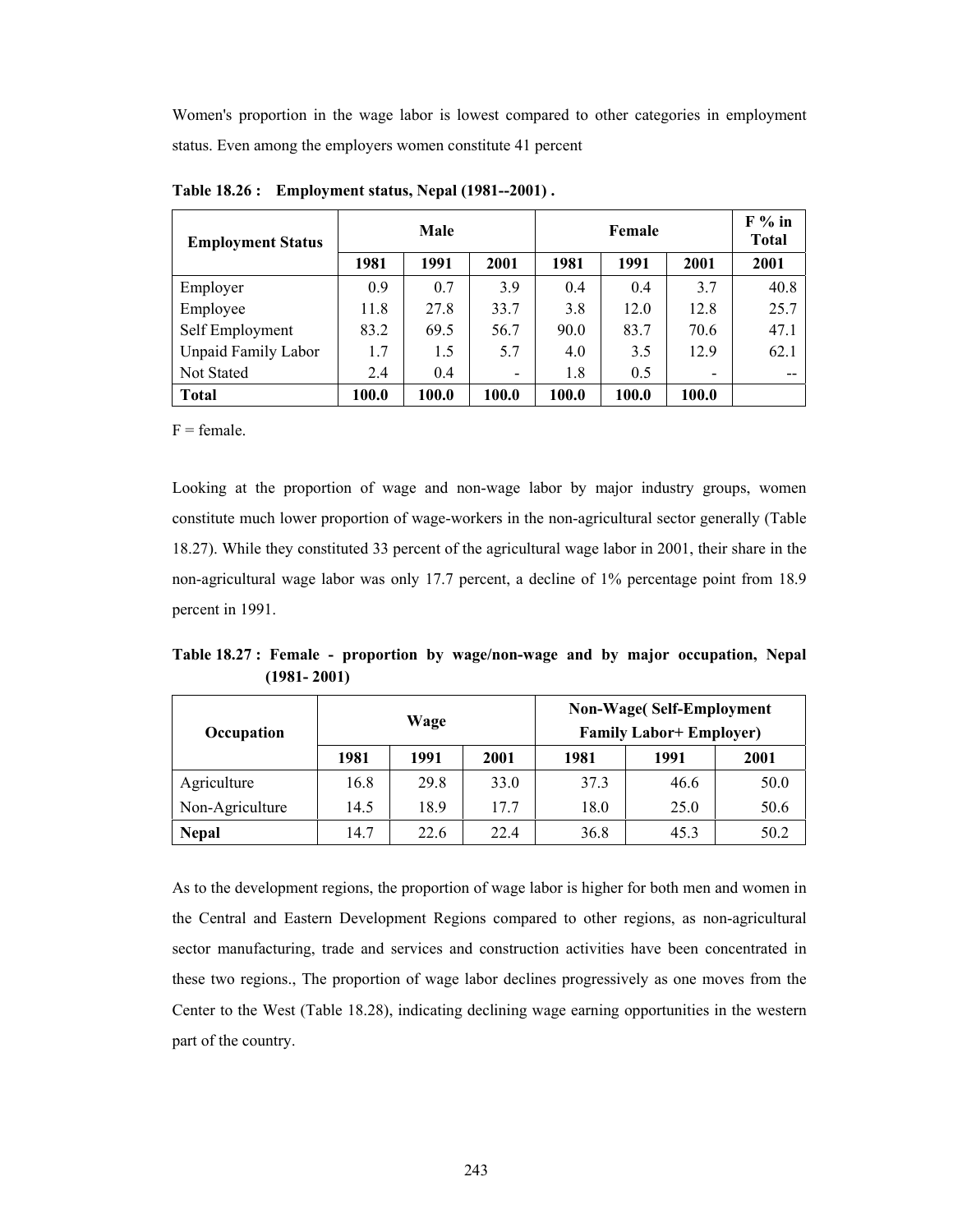| <b>Employment</b>   | Male            |            |      |                   | Female |            |            |      |             |             |
|---------------------|-----------------|------------|------|-------------------|--------|------------|------------|------|-------------|-------------|
| <b>Status</b>       | <b>EDR</b>      | <b>CDR</b> | WDR  | <b>MWDR FW DR</b> |        | <b>EDR</b> | <b>CDR</b> | WDR  | <b>MWDR</b> | <b>FWDR</b> |
| Wage (Employee)     | 32.8            | 42.1       | 29.0 | 25.8              | 22.8   | 15.0       | 18.5       | 9.6  | 8.1         | 6.0         |
| Self Employment     | 67.1            | 57.9       | 71.0 | 74.2              | 77.1   | 85.0       | 81.5       | 90.4 | 92.0        | 94.0        |
| Employer            | 3.0             | 4.5        | 3.3  | 3.3               | 5.2    | 2.8        | 4.2        | 3.5  | 3.3         | 5.4         |
| Self Employment     | 57.5            | 49.9       | 60.3 | 63.6              | 65.2   | 67.8       | 65.4       | 73.7 | 73.2        | 79.7        |
| <b>Family Labor</b> | 6.6             | 3.5        | 7.4  | 7.3               | 6.7    | 14.4       | 11.9       | 13.2 | 15.5        | 8.9         |
| Total               | 00 <sub>1</sub> | 100        | 100  | 100               | 100    | 100        | 100        | 100  | 100         | 100         |

**Table 18.28 : Employment status by sex and development regions.** 

## **18.6.3 Migration for Employment**

Migration for employment is another important feature of the Nepalese economy. There are both historical and poverty reasons because of which, Nepalese men have moved beyond the country for employment (See Acharya, 2002, for a more detailed discussion on this issue). This process started with Gorkha recruitment after the Treaty of Sugauli concluded after the 1814-1816 War with the British and has expanded and diversified since. In recent years, generally lack of well paying employment opportunities at home and opening of the more lucrative international labor market has pushed even the youth from middle class to look for work outside the country. More than 85 percent of nearly 680 thousand men, who have gone out, have gone in search of employment (Table 18.29). For nearly 83 thousand women migrants this percentage is 35 percent. Both men and women emigrants are concentrated on private jobs, but proportionately more men have access to institutional jobs then women, both in India and overseas.

|                           |                         | Male  |       |                         | Female |       |
|---------------------------|-------------------------|-------|-------|-------------------------|--------|-------|
| <b>Reasons of Absence</b> | All<br><b>Countries</b> | India | Other | All<br><b>Countries</b> | India  | Other |
| Employment                | 85.2                    | 84.6  | 87.0  | 35.6                    | 31.5   | 55.5  |
| Of which:                 |                         |       |       |                         |        |       |
| Agriculture               | 1.0                     | 1.3   | 0.0   | 1.4                     | 1.7    | 0.0   |
| Private Job               | 70.8                    | 70.4  | 72.1  | 30.2                    | 26.9   | 46. I |
| <i>Institutional Job</i>  | 13.4                    | 12.9  | 15.0  | 4.0                     | 2.9    | 9.4   |
| <b>Business</b>           | 1.6                     | 1.9   | 0.7   | 1.1                     | 1.1    | 1.2   |
| Study                     | 3.7                     | 2.9   | 6.1   | 8.2                     | 6.1    | 18.8  |
| Marriage                  | 0.3                     | 0.4   | 0.2   | 14.4                    | 15.9   | 7.2   |
| Others                    | 9.2                     | 10.2  | 5.9   | 40.6                    | 45.5   | 17.3  |
| All Reasons               | 100.0                   | 100.0 | 100.0 | 100.0                   | 100.0  | 100.0 |

**Table 18.29 : Distribution of population-absent by reasons for absence by destination.**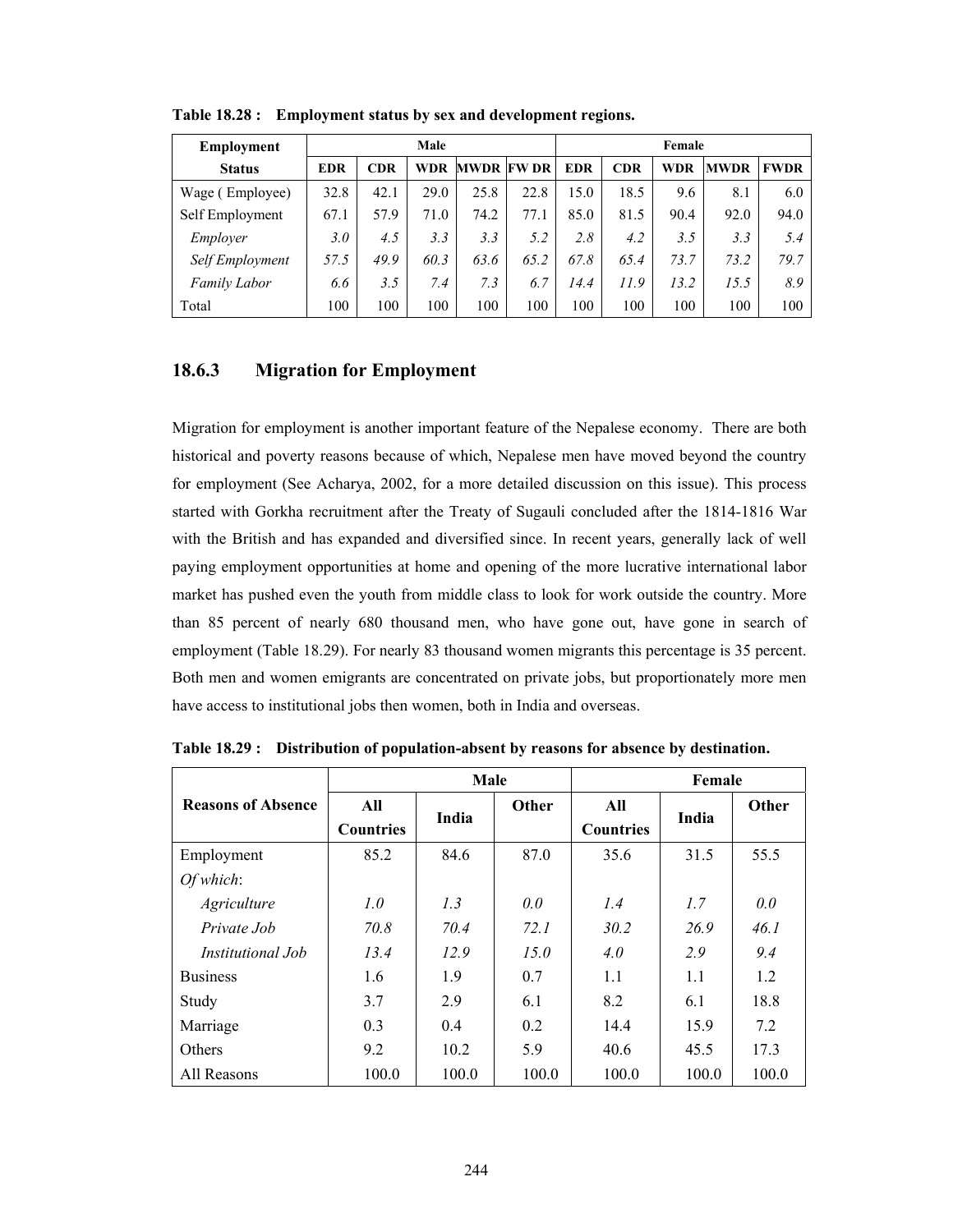The traditional labor outflow to British and Indian Gorkha armies and in search of manual jobs in neighboring towns of India has diversified to some extent to other markets. Nevertheless India still predominates as destination for migrant workers as also for other purposes, such as study and marriage (Table 18.30).

| <b>Countries</b>                | Male    | Female | <b>Total</b> |
|---------------------------------|---------|--------|--------------|
| India                           | 76.6    | 82.9   | 77.3         |
| <b>Arab Countries</b>           | 16.0    | 2.5    | 14.5         |
| Europe                          | 2.7     | 5.7    | 3.0          |
| <b>Other Countries</b>          | 4.7     | 8.9    | 5.1          |
| <b>All Countries</b>            | 100.0   | 100.0  | 100.0        |
| <b>Total Number of Migrants</b> | 679,469 | 82712  | 762181       |

**Table 18.30 : Distribution of migrant population by country of destination, 2001.** 

### **18.6.4 Women's Property**

All above discussions illustrate that women play very important role in the economy of the country. Nevertheless, the ideology of male domination, which pervades our lives, is changing only slowly and it is hampering development in all sectors. It is well recognized by now that there is a large difference between the Indo-Aryan and the Tibeto-Burman groups and even within each of these groups in terms of social relations governing gender relations (Acharya and Bennette, 1981, Gurung, 1999) In-spite of this diversity, land is inherited universally in all communities from the father to the son and women lag far behind men in access to economic resources, knowledge and modern avenues of employment.

Table 18.31 lists selected information from the Census 2001 on ownership of property by women. As per this table about 11 percent households reported some land in female legal ownership. Similarly only 5.5 percent households had some house in women's name.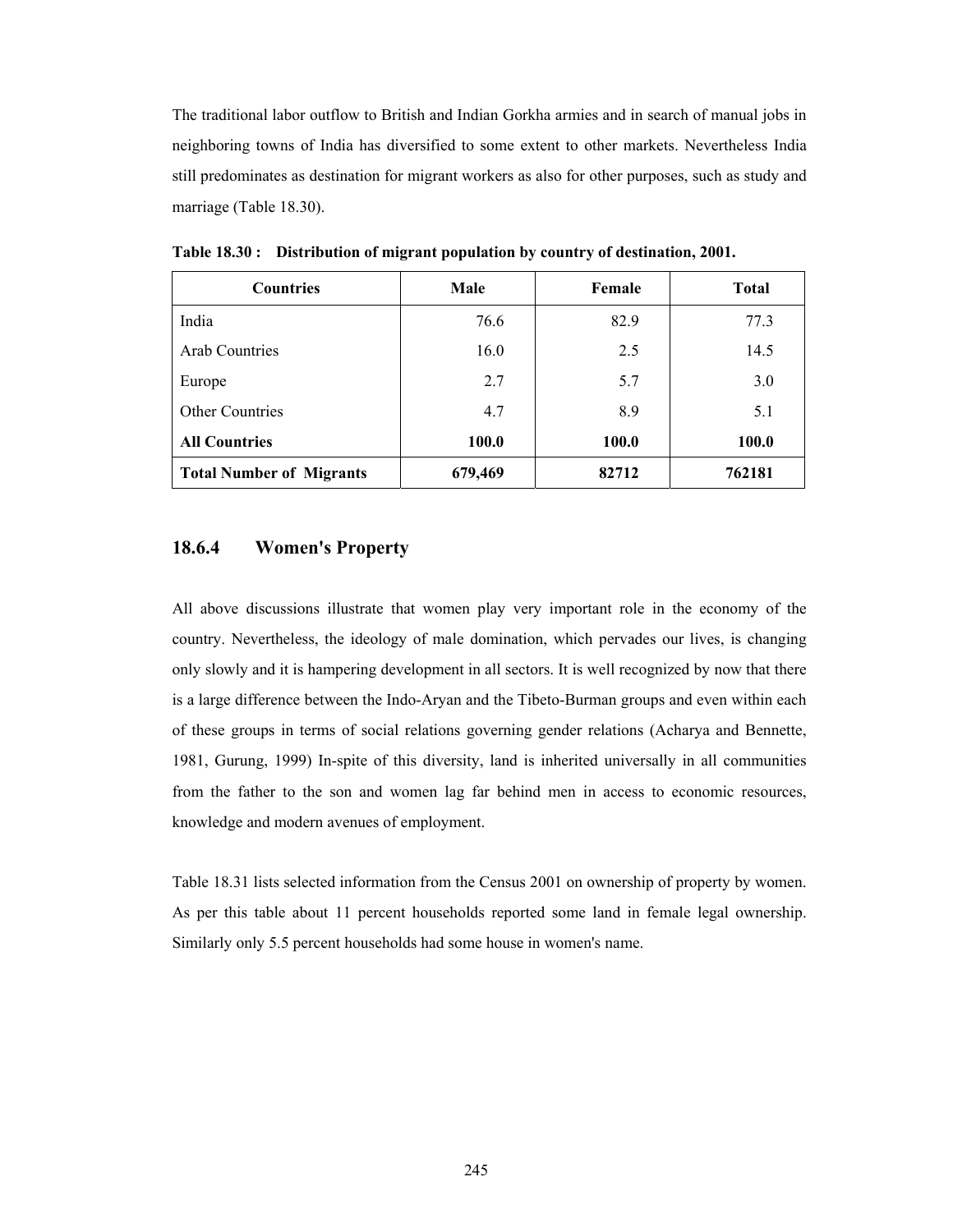|                           |                             | Land/House/Livestock Only or<br><b>Combined</b> | House,<br>Land and       | <b>None</b> |      |
|---------------------------|-----------------------------|-------------------------------------------------|--------------------------|-------------|------|
| <b>Region</b>             | <b>Some</b><br><b>House</b> | <b>Some</b><br>Land                             | <b>Some</b><br>Livestock | Livestock   |      |
| <b>Ecological Zones</b>   |                             |                                                 |                          |             |      |
| Mountain                  | 4.5                         | 9.2                                             | 11.8                     | 1.2         | 80.9 |
| Hill                      | 5.5                         | 9.9                                             | 7.2                      | 0.8         | 83.6 |
| Tarai                     | 5.7                         | 12.0                                            | 6.6                      | 0.7         | 82.4 |
| <b>Development Region</b> |                             |                                                 |                          |             |      |
| Eastern                   | 6.7                         | 15.1                                            | 9.3                      | 1.2         | 78.0 |
| Central                   | 5.8                         | 10.7                                            | 6.6                      | 0.7         | 83.1 |
| Western                   | 5.9                         | 11.0                                            | 6.5                      | 0.8         | 83.3 |
| Mid Western               | 4.1                         | 7.6                                             | 5.4                      | 0.5         | 87.4 |
| Far Western               | 2.3                         | 3.6                                             | 8.0                      | 0.2         | 88.4 |
| <b>Nepal</b>              | 5.5                         | 10.8                                            | 7.2                      | 0.8         | 82.9 |

**Table 18.31 : Percent of households with some female ownership in total number of households.** 

Only 7.2 percent households reported female livestock ownership, des-spite multiple creditinstitutions targeting and funding this activity for women. This indicates that notwithstanding various credit programs, women's access to institutional credit is still marginal. Acharya (2002), from an examination of more detailed data also concluded that women's access to credit is still marginal, both at individual and household enterprise levels irrespective of ecological regions, urban/rural areas and ethnicity/caste.

Overall, only 0.8 percent o the households had all three, house, land and livestock in women's names. These figures speak for themselves to believe the argument that women have equal access to property in the households. They do have use of property but no ownership.

There is no ground to believe that women's access to land and other economic resources has increased in last 20-25 years as their legal rights over property and inheritance has not changed much in this period. Various arguments are made against granting full inheritance rights to daughters. One of them being that a large number of Nepali girls are married to Indians and property given to them will go to the Indians. But the figures cited in Table 18.29 above show only about 12 thousand Nepali girls married outside the country. Of these, slightly less than 11 thousand were married to Indians. Therefore arguments so often cited against full citizenship rights to mothers or inheritance rights to daughters seems to be without much ground. Nevertheless, the resistance to any change in the inheritance system is strong. Even the recently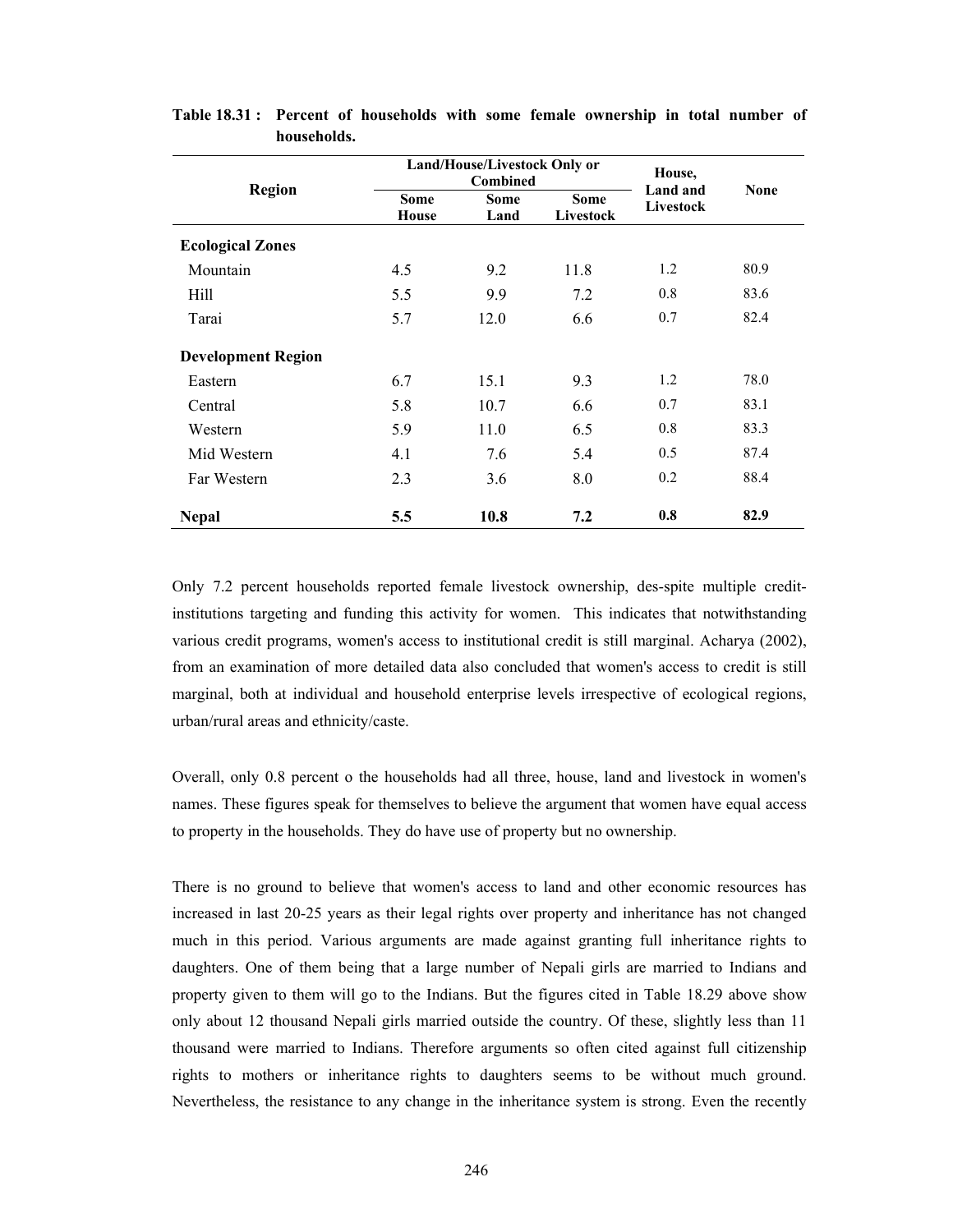promulgated amendments to the law on property rights of women, does not change her access to parental property substantially, although it does provide easier access to property if a girl is unmarried and in her afinal household. Therefore women won very little property.

# **18.7 Women Headed Households**

In Nepal, female headed household were perceived to be under reported by the women activists. Therefore, specific efforts were made in 2001 Census to explain more fully the concept of the household headship as that person who usually managed the household affairs. But the figures obtained on distribution of households by male or female headship does not show much difference with 1991 pattern (Table 18.32). About 15 percent households have been reported to be women headed in the country as a whole in 2001 compared to about 13 percent in 1991. Largest proportion of women headed households are concentrated in Western and Central regions among the five development regions and in Hill and Tarai areas among the ecological regions. Proportionately, more urban households are women headed than rural ones.

Information from other parts of the world show, that women headed households generally face more survival difficulties than male headed households. In Nepal also a cross classification of households by household headship and selected characteristics (Table 18.33 - 18.34) shows some difference in education status, living arrangements, operational land holdings and dependency ratio of the male headed and female headed households.

| Area                            | Male  | Female |
|---------------------------------|-------|--------|
| <b>Ecological Zones</b>         |       |        |
| Mountain                        | 6.9   | 6.5    |
| Hill                            | 44.4  | 60.2   |
| Tarai                           | 48.7  | 33.2   |
| <b>Total</b>                    | 100.0 | 100.0  |
| <b>Development Regions</b>      |       |        |
| Eastern                         | 24.3  | 21.7   |
| Central                         | 36.5  | 26.9   |
| Western                         | 18.6  | 32.4   |
| Mid Western                     | 11.6  | 10.8   |
| Far Western                     | 8.9   | 8.2    |
| <b>Total</b>                    | 100.0 | 100.0  |
| Nepal ( $male + female = 100$ ) | 85.1  | 14.9   |
| Urban                           | 83.0  | 17.0   |
| Rural                           | 85.5  | 14.5   |

**Table 18.32 : Distribution of households by male\female headship.**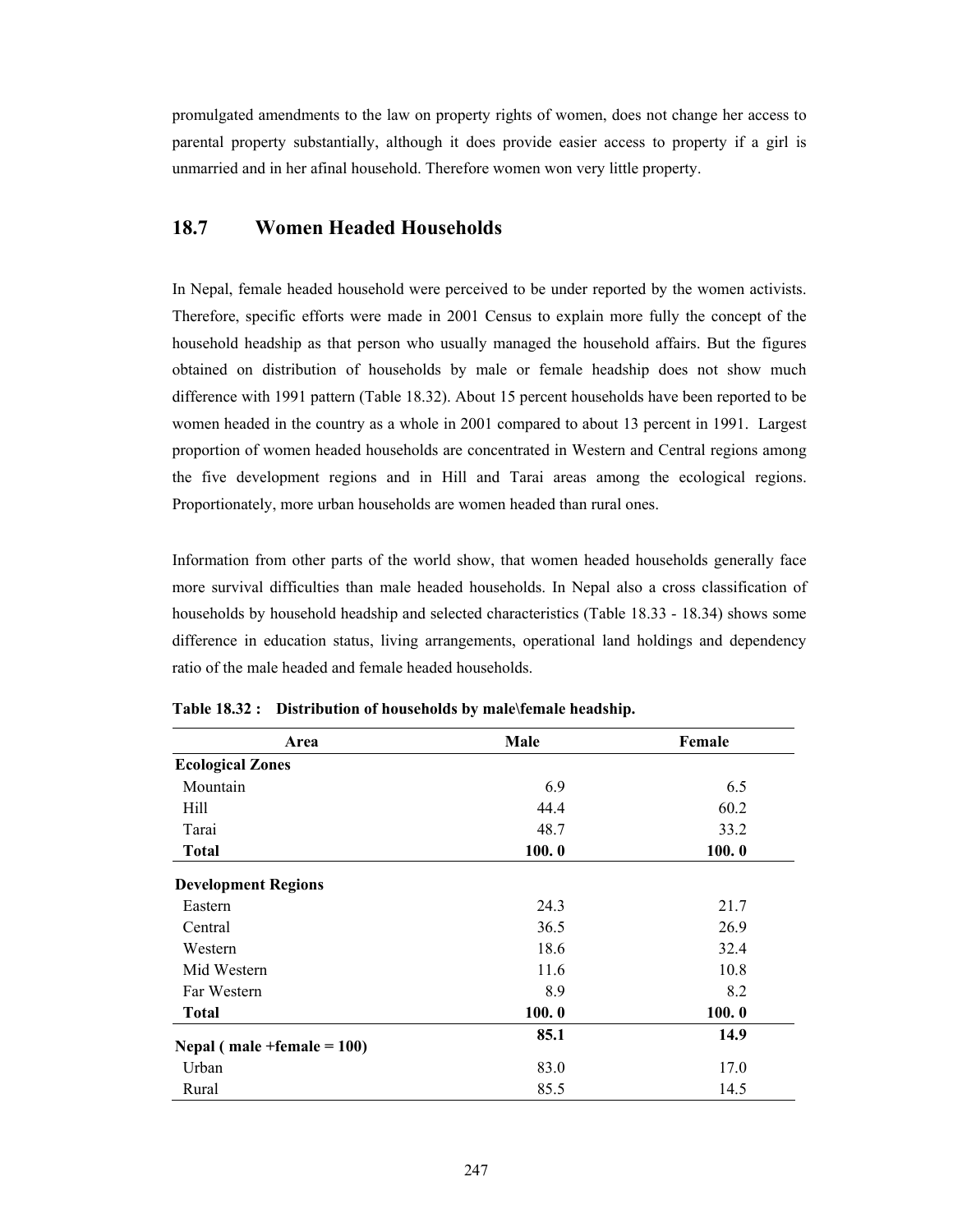The male headed households are much better off in terms of literacy and educational status. While 64 percent of the female headed household heads are illiterate, only 36 percent of the male headed household heads are illiterate. While 9.2 percent of the male household heads have graduate and above education only 4.5 percent female households have similar level of education.

There is not much difference in the distribution of female or male heads as per various age groups. Slightly larger proportion of female heads is older, above 60 years of age than men.

Women headed households have smaller average land holdings than male headed ones(Table 18.34). But larger proportion of female headed households own *pakki* houses than male headed ones. About 88.5 percent of the male headed and nearly 87 percent of the female headed households live in their own house.

| <b>Characteristics</b>                        | Male  | Female |
|-----------------------------------------------|-------|--------|
| <b>Education Status of the Household Head</b> |       |        |
| Illiterate                                    | 36.2  | 64.0   |
| Literate                                      | 35.5  | 20.3   |
| Primary                                       | 9.9   | 6.6    |
| <b>SLC</b>                                    | 6.5   | 3.8    |
| SLC and Above                                 | 2.7   | 0.7    |
| Graduate and Above                            | 9.2   | 4.5    |
| <b>Total</b>                                  | 100.0 | 100.0  |
| <b>Age Group</b>                              |       |        |
| $14 - 15$                                     | 0.0   | 0.1    |
| $15-19$                                       | 1.0   | 1.5    |
| 20-59                                         | 82.2  | 77.8   |
| 60-69                                         | 11.1  | 13.2   |
| $70 +$                                        | 5.7   | 7.4    |
| <b>Total</b>                                  | 100.0 | 100.0  |

**Table 18.33 : Selected characteristics of the household heads, 2001.** 

In terms of household amenities, female headed households seem to have a slight advantage. Nevertheless in the case of households, having all four facilities (piped water, electricity, Modern\ Flush toilets, radio, TV, fridge  $\&$  car), male headed households have a slight advantage, as only 0.3 percent of the male-headed and 0.2 percent of the female headed households have all of them (CBS, 2003). Also, there is only slight difference in the pattern of media exposure between these two kinds of households.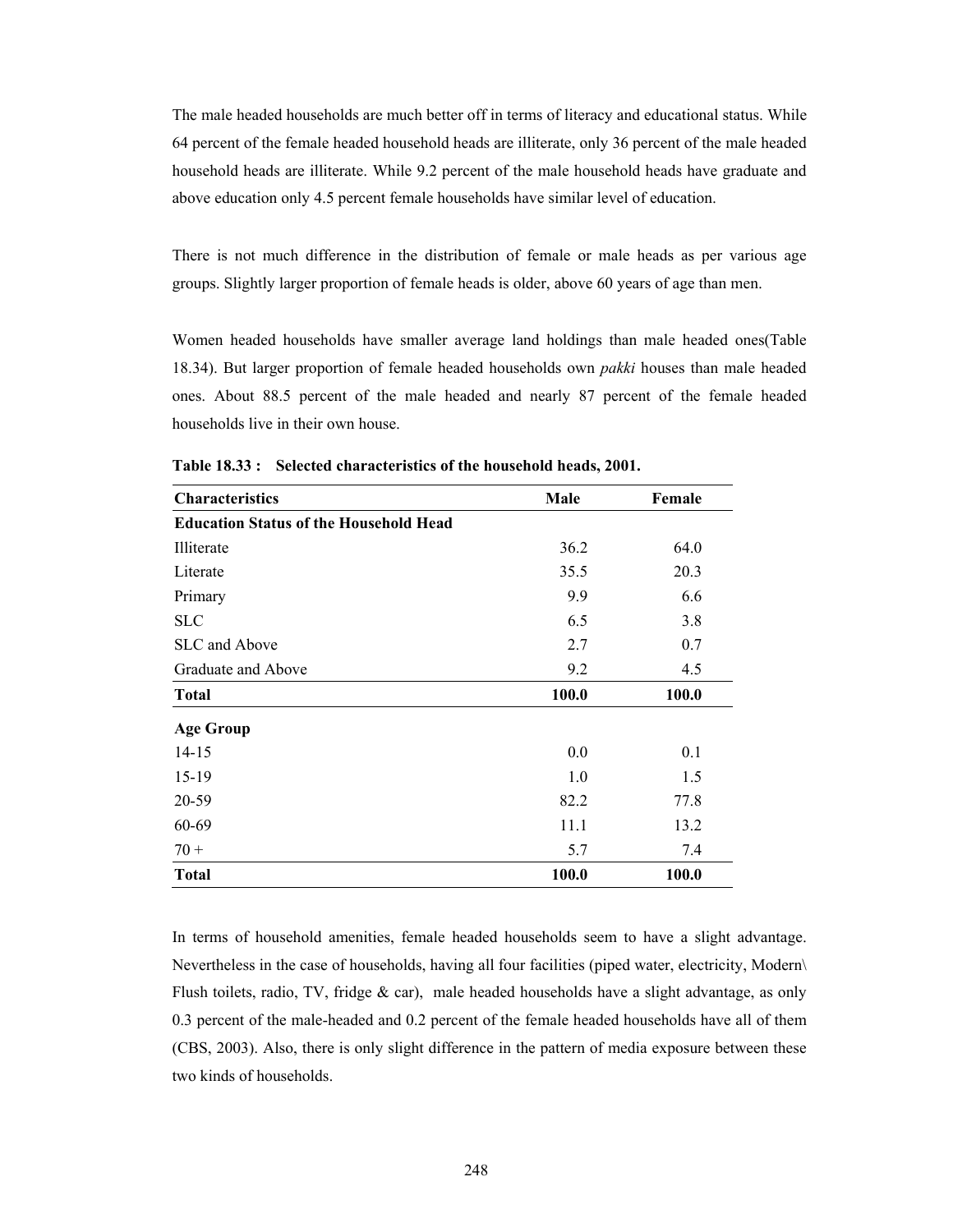Figures on living arrangements also show that some women are acting as household heads even when her spouse is present in the household. About 77 percent of the male headed households and only 13 percent of the female headed households are complete families with spouse and children living together, overwhelming majority of female heads live either with children or with others.

Ratio of below 15 and above 59 age population to 15-59 working age group population is much higher in female headed households.

While about 53 percent of the children, who have not finished school, are currently going to school in the male headed household, only about 47 percent of the children in similar category are going to school in the female headed households.

|                                                                            | Male          | Female        |
|----------------------------------------------------------------------------|---------------|---------------|
| <b>Characteristics</b>                                                     | <b>Headed</b> | <b>Headed</b> |
| <b>Average Operational Land (Hectares)</b>                                 | 0.78          | 0.50          |
| <b>House Ownership</b>                                                     |               |               |
| Own Pakki (Cement, Concrete and Brick the Walls & Roofs                    | 28.6          | 34.1          |
| Pakki (Rented)                                                             | 6.2           | 6.8           |
| Own Other (Other than Pakki Own)                                           | 59.9          | 52.7          |
| Other (Rented Other than Pakki and Other Arrangements)                     | 5.2           | 6.4           |
| <b>Total</b>                                                               | 100.0         | 100.0         |
| <b>Amenities</b>                                                           |               |               |
| High (With Piped Water, Electricity, Modern\Flush Toilets, Radio,          |               |               |
| TV, Fridge & Car or at Least two Categories of such Facilities)            | 13.7          | 16.0          |
| Low (Having One of the Above or Inferior of the Four Facilities            | 68.8          | 63.7          |
| Above or None of the Above)                                                |               |               |
| <b>Total</b>                                                               | 100.0         | 100.0         |
| <b>Media Exposure</b>                                                      |               |               |
| TV                                                                         | 5.7           | 5.1           |
| Radio                                                                      | 36.5          | 34.3          |
| TV and Radio                                                               | 17.1          | 15.8          |
| No TV/No Radio                                                             | 40.6          | 44.9          |
| <b>Total</b>                                                               | 100.0         | 100.0         |
| <b>Living Arrangements</b>                                                 |               |               |
| <b>Head Alone</b>                                                          | 2.5           | 13.1          |
| Head and Spouse                                                            | 5.0           | 1.1           |
| Head, Spouse and Children (Includes Adult and Minor Children)              | 77.1          | 13.4          |
| Head and Children                                                          | 0.7           | 26.6          |
| Others                                                                     | 14.7          | 45.7          |
| <b>Total</b>                                                               | 100.0         | 100.0         |
| <b>School Going Children, Ages 10-25</b>                                   | 52.6          | 47.4          |
| Below 15 and Above 59 Per 100 15-59 Age Persons in the<br><b>Household</b> | 107           | 139           |

**Table 18.34 : Selected characteristics of the households by male\female headship, 2001.**